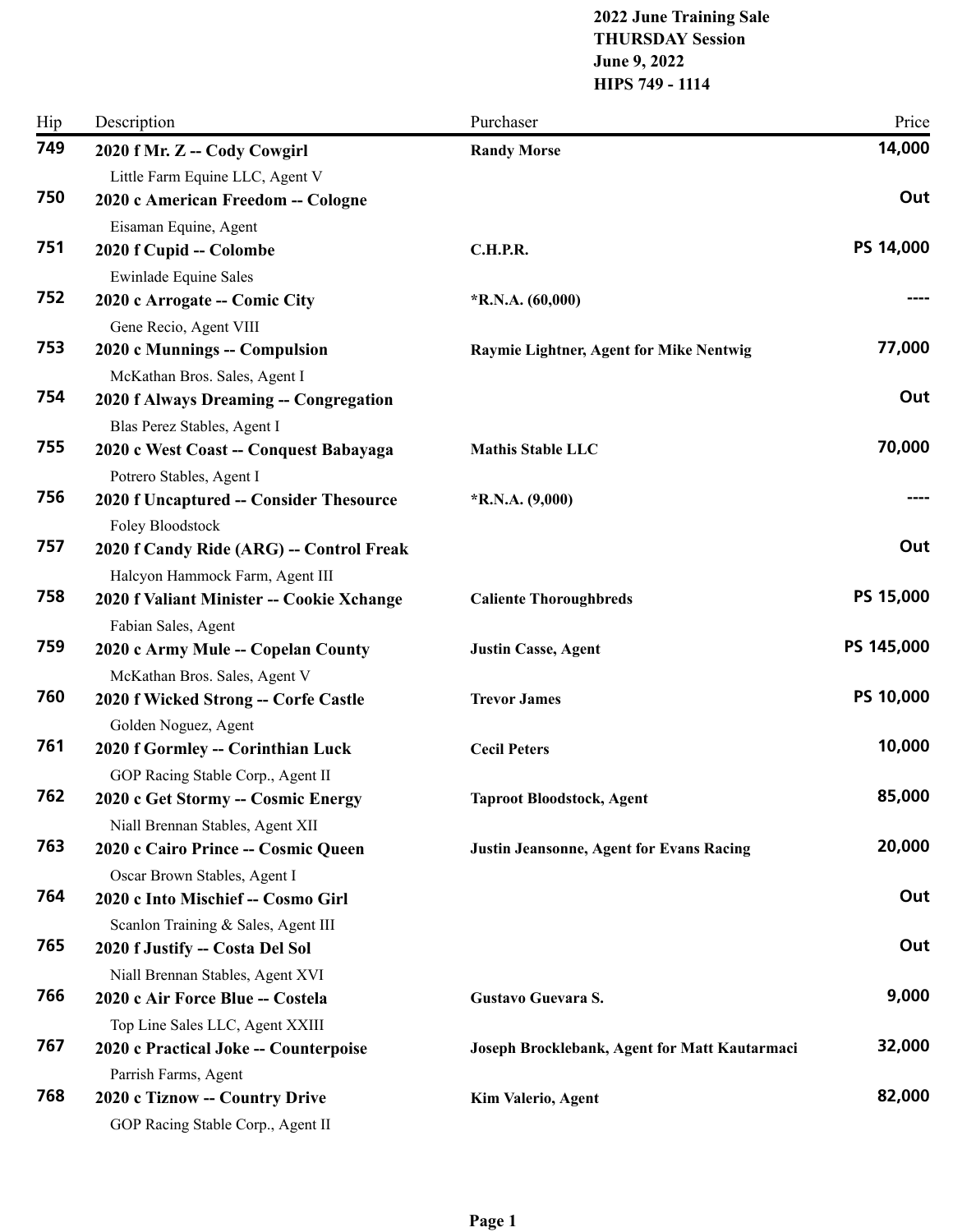| Hip | Description                                                        | Purchaser                                      | Price     |
|-----|--------------------------------------------------------------------|------------------------------------------------|-----------|
| 769 | 2020 c Mucho Macho Man -- Coup de Main                             | <b>John S. Vaccaro</b>                         | PS 45,000 |
|     | Mayberry Farm, Agent VI                                            |                                                |           |
| 770 | 2020 c Astern (AUS) -- Courageous Call                             | <b>Terry Huet</b>                              | 3,000     |
|     | Little Farm Equine LLC, Agent II                                   |                                                |           |
| 771 | 2020 c City of Light -- Create a Dream                             |                                                | Out       |
|     | Eisaman Equine, Agent                                              |                                                |           |
| 772 | 2020 f Air Force Blue -- Crescent Moon                             |                                                | Out       |
|     | Crystal G. Pickett, Agent                                          |                                                |           |
| 773 | 2020 c Tapwrit -- Crowning Affair                                  | <b>Pick Six Stable</b>                         | 52,000    |
|     | AVP Training and Sales, Agent III                                  |                                                |           |
| 774 | 2020 f Tapiture -- Cruzette                                        | Oracle Bloodstock, Agent, Perrine, Inc         | 32,000    |
|     | Omar Ramirez Bloodstock, Agent XVIII                               |                                                |           |
| 775 | 2020 f First Samurai -- Cry Cry Cry                                | $*R.N.A. (19,000)$                             |           |
|     | New Way, Agent I                                                   |                                                |           |
| 776 | 2020 g Dialed In -- Crypto Em                                      | <b>Justin Jeansonne, Agent for Mike Powers</b> | 23,000    |
| 777 | Boutte Sales, Agent I                                              |                                                | 75,000    |
|     | 2020 c Uncle Mo -- C. S. Royce                                     | <b>Marvin Boyd</b>                             |           |
| 778 | Hartley / DeRenzo Thoroughbreds LLC, Agent III                     |                                                |           |
|     | 2020 f Funtastic -- Cubs Fan                                       | $*R.N.A. (10,000)$                             |           |
| 779 | Goldencents Thoroughbreds<br>2020 f Bucchero -- Cute and Beautiful |                                                | Out       |
|     | Harris Training Center LLC                                         |                                                |           |
| 780 | 2020 c Mo Town -- Daddy's Diva                                     | $*$ R.N.A. (19,000)                            |           |
|     | Bobby Dodd, Agent IV                                               |                                                |           |
| 781 | 2020 c Blofeld -- Damsel in Front                                  | Robert B. Hess, Jr.                            | 37,000    |
|     | Coastal Equine LLC (Jesse Hoppel), Agent VII                       |                                                |           |
| 782 | 2020 c Alternation -- Dance America                                | Ham Stables, Ltd.                              | 20,000    |
|     | Top Line Sales LLC, Agent VI                                       |                                                |           |
| 783 | 2020 f Bee Jersey -- Dance Secretary (IRE)                         | <b>NBS Stable / John Ballantyne</b>            | 200,000   |
|     | Top Line Sales LLC, Agent XXV                                      |                                                |           |
| 784 | 2020 c West Coast -- Dance With Ron                                |                                                | Out       |
|     | Randy Miles, Agent VIII                                            |                                                |           |
| 785 | 2020 c Goldencents -- Dancing for Glory                            | <b>Anthony Fontana, James Ryerson, Agent</b>   | 14,000    |
|     | Mayberry Farm, Agent II                                            |                                                |           |
| 786 | 2020 c Tapwrit -- Dancing Secretary                                | David Rodriguez - Irosofun Stable              | PS 12,000 |
|     | Silvestre Chavez Thoroughbreds, Agent IX                           |                                                |           |
| 787 | 2020 f Uncaptured -- Dangerous Dawn                                | *R.N.A. $(8,000)$                              |           |
|     | Universal Performance Horses                                       |                                                |           |
| 788 | 2020 c Tale of Ekati -- Danish Wildcat                             | <b>Karl Broberg</b>                            | 30,000    |
|     | RSVP Sales, Agent                                                  |                                                |           |
| 789 | 2020 f Rainbow Heir -- Dare I Dream                                | <b>Jason Dacosta</b>                           | 9,000     |
|     | Randy Miles, Agent II                                              |                                                |           |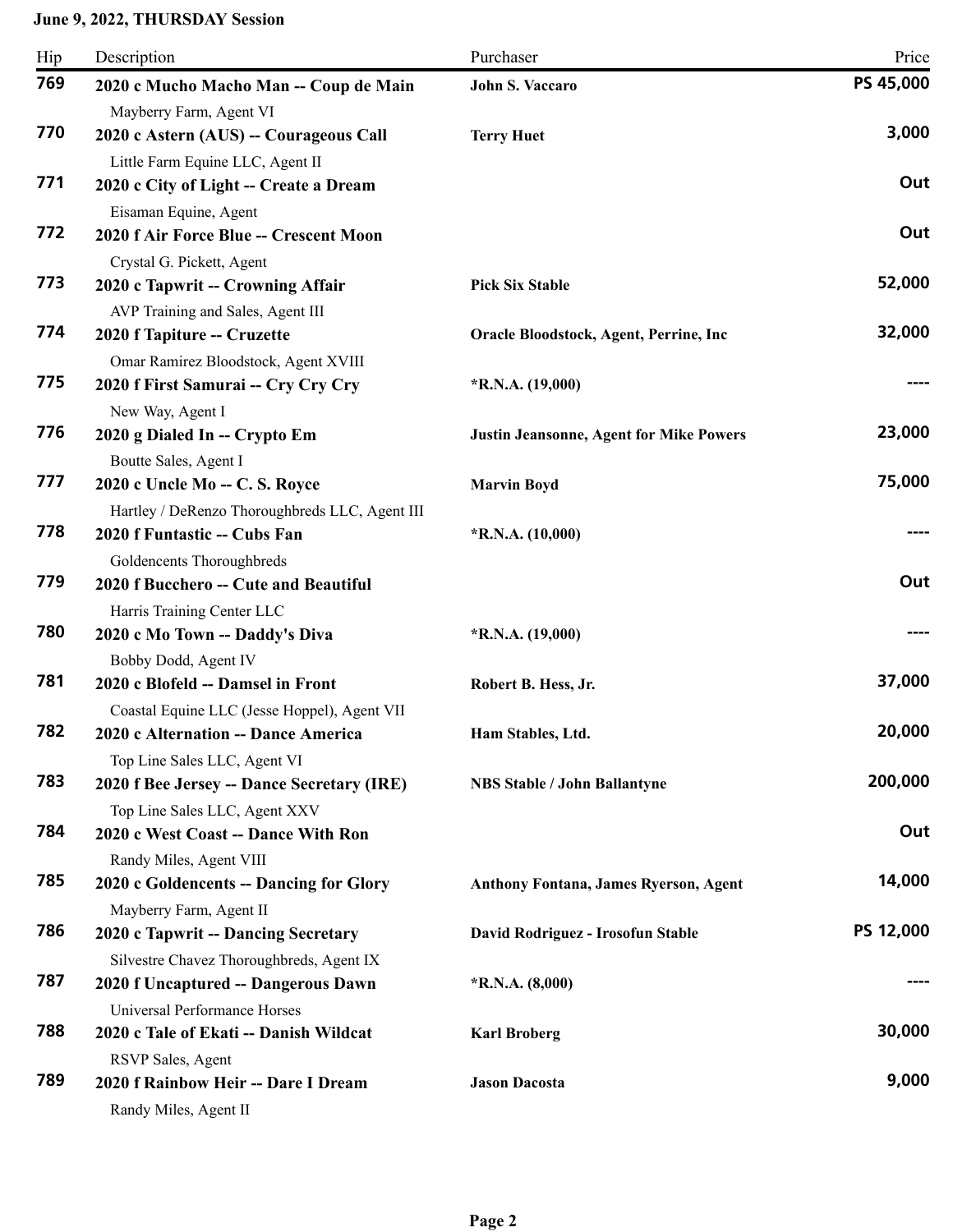| Hip | Description                                                                                                      | Purchaser                                | Price     |
|-----|------------------------------------------------------------------------------------------------------------------|------------------------------------------|-----------|
| 790 | 2020 c Not This Time -- Daring Darling<br>White Lilac (Katie Miranda), Agent I                                   | <b>Marsico Brothers Racing LLC</b>       | 10,000    |
| 791 | 2020 c Girvin -- Daring Prospect<br>Bobby Dodd, Agent II                                                         |                                          | Out       |
| 792 | 2020 c Good Magic -- Dark Before Dawn<br><b>Bold Arrow Thoroughbreds</b>                                         | <b>Pewter Stable</b>                     | PS 49,000 |
| 793 | 2020 c Uncle Mo -- Daveron (GER)<br>Eisaman Equine, Agent                                                        | $*R.N.A. (125,000)$                      |           |
| 794 | 2020 c Justify -- Dazzling Song<br>Harris Training Center LLC, Agent II                                          | <b>Golden Kernel Racing Stable</b>       | 65,000    |
| 795 | 2020 f Irish War Cry -- D D Renegade<br>Thorostock LLC, Agent III                                                | Jebel Ali Stable                         | 250,000   |
| 796 | 2020 c Palace Malice -- Debit Or Credit<br>Silvestre Chavez Thoroughbreds, Agent XXI                             | Johnny Boy Sacco, Agt for Elliot Mavorah | PS 7,500  |
| 797 | 2020 f Quality Road -- Debonnaire (GB)<br>Coastal Equine LLC (Jesse Hoppel), Agent VIII                          | <b>Cove Springs</b>                      | 47,000    |
| 798 | 2020 f Cross Traffic -- Deherewego<br>White Lilac (Katie Miranda)                                                |                                          | Out       |
| 799 | 2020 f Street Sense -- Deja Blu<br>Paul Sharp, Agent VIII                                                        |                                          | Out       |
| 800 | 2020 f Mo Town -- Delavie                                                                                        | <b>Alan Sherman</b>                      | 13,000    |
| 801 | Paul Sharp, Agent XIV<br>2020 f Mastery -- Delectable                                                            | <b>Ahmad Alabdullatif</b>                | 25,000    |
| 802 | Omar Ramirez Bloodstock, Agent I<br>2020 c Fury Kapcori -- Della's Smile                                         | Lara Run                                 | 7,000     |
| 803 | Whitman Sales LLC, Agent III<br>2020 c Goldencents -- Denali Dreamscape                                          | Louis Linder Jr.                         | 15,000    |
| 804 | Mayberry Farm, Agent IX<br>2020 c Ransom the Moon -- Derek's Girl<br>Mayberry Farm, Agent XI                     | $*R.N.A. (40,000)$                       |           |
| 805 | 2020 f Redesdale -- Desert Bliss<br>Las Palmas Farm                                                              | <b>Expoline</b>                          | 15,000    |
| 806 | 2020 f Redesdale -- Devilish Spirit                                                                              | <b>Kick Start Farm</b>                   | 6,000     |
| 807 | Ordonez Thoroughbreds, Agent II<br>2020 c Klimt -- Diamond Highway                                               | Nick J. Hines, Agent                     | 19,000    |
| 808 | Jose Munoz<br>2020 c The Big Beast -- Dirty Martini                                                              | Rohan G. Crichton, Agent                 | 87,000    |
| 809 | Blue River Bloodstock, Inc., Agent VI<br>2020 f Valiant Minister -- Discreet Darling                             | Oracle Bloodstock, Agent, Perrine, Inc   | 32,000    |
| 810 | Wildheart Thoroughbreds LLC, Agent II<br>2020 c Candy Ride (ARG) -- Disturbingly Hot<br>de Meric Sales, Agent II | <b>Alfonso Cammarota</b>                 | 56,000    |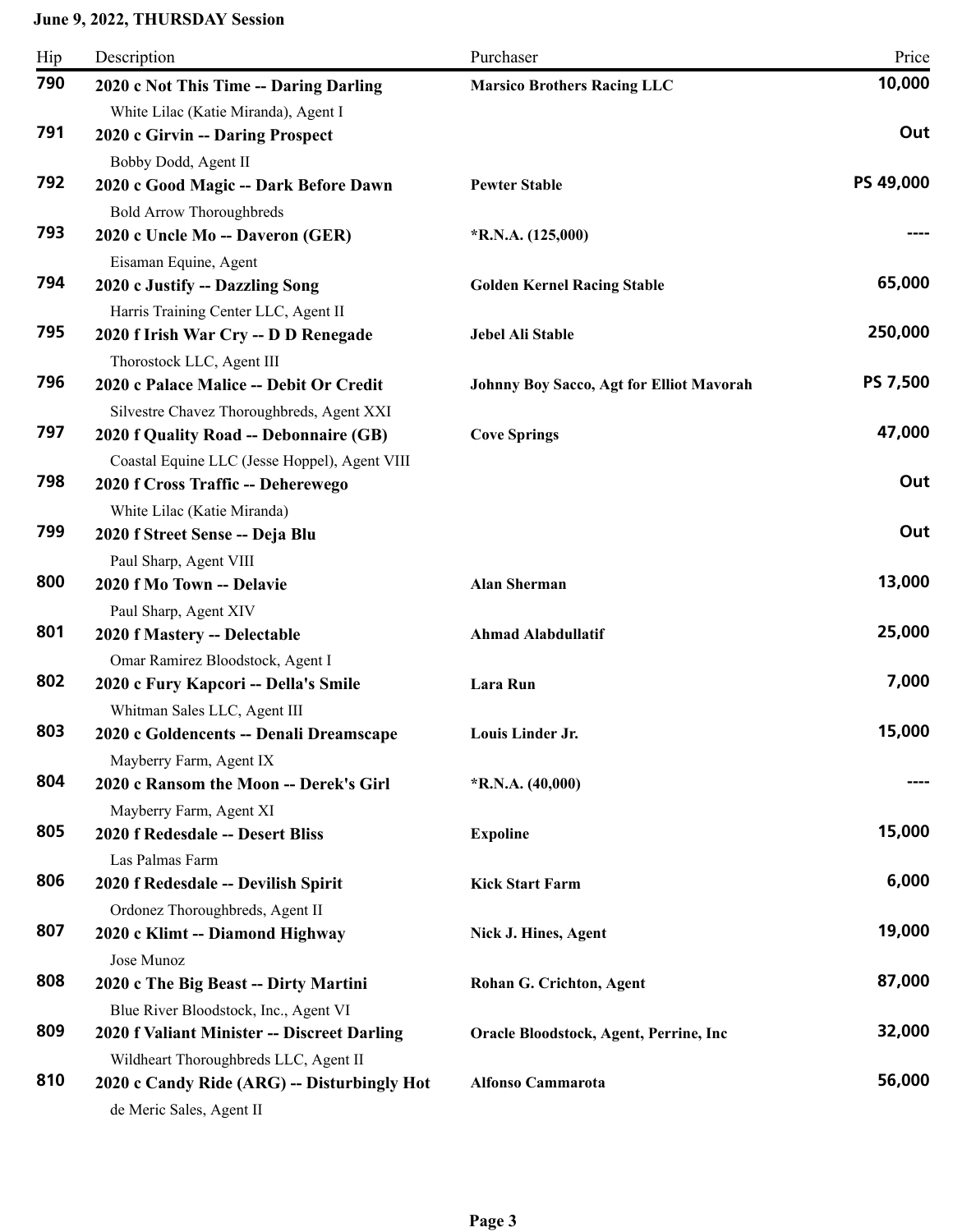| Hip | Description                                                                                                                      | Purchaser                                              | Price     |
|-----|----------------------------------------------------------------------------------------------------------------------------------|--------------------------------------------------------|-----------|
| 811 | 2020 c Mo Town -- Dixie Babe                                                                                                     | <b>Violeta Racing</b>                                  | 52,000    |
| 812 | Randy Miles, Agent III<br>2020 f Mr Speaker -- Dixie Dear                                                                        | <b>James M. Miller</b>                                 | 10,000    |
| 813 | Las Palmas Farm<br>2020 c Long On Value -- D J Trip<br>S B M Training and Sales, Agent V                                         |                                                        | Out       |
| 814 | 2020 f Mo Town -- Done Smoking<br>Woodside Ranch, Agent I                                                                        | $*R.N.A. (17,000)$                                     |           |
| 815 | 2020 c Cloud Computing -- Donna Gail<br>Woodside Ranch, Agent I                                                                  |                                                        | Out       |
| 816 | 2020 f Bodemeister -- Don't Tacha Me<br>Wildheart Thoroughbreds LLC                                                              | <b>Jim Divito, Agent</b>                               | 30,000    |
| 817 | 2020 f Bucchero -- Dottie's a Hottie                                                                                             | <b>JFG Agt for Graffeo TBP</b>                         | PS 22,000 |
| 818 | Blue Sapphire Stables, Agent II<br>2020 c Mor Spirit -- Dreamcaster (GB)                                                         |                                                        | Out       |
| 819 | Lucan Bloodstock (Karl Keegan), Agent II<br>2020 f Cupid -- Dream Safari                                                         |                                                        | Out       |
| 820 | GOP Racing Stable Corp., Agent I<br>2020 c Creative Cause -- Dynamazed<br>J. J. Thoroughbreds                                    |                                                        | Out       |
| 821 | 2020 f Not Bourbon -- Dyna's Recoleta                                                                                            | <b>Maxine Simms</b>                                    | 3,500     |
| 822 | Santa Fe Thoroughbreds, Agent I<br>2020 c Redesdale -- Earthly Reserves                                                          | <b>Craigie Investments dba Happy Friends Logistics</b> | 5,000     |
| 823 | Top Line Sales LLC, Agent XXII<br>2020 f Uncaptured -- E Built This City                                                         | <b>Bruno Schickedanz</b>                               | 27,000    |
| 824 | Tom McCrocklin, Agent I<br>2020 f Backtalk -- Ecliptical Rose                                                                    | $*R.N.A. (22,000)$                                     | ----      |
| 825 | Silvestre Chavez Thoroughbreds, Agent XI<br>2020 c Neolithic -- Eclipticals Whisky<br>Silvestre Chavez Thoroughbreds, Agent XXII | <b>Cam Racing LLC</b>                                  | 7,500     |
| 826 | 2020 c Always Dreaming -- Efforting<br>Top Line Sales LLC, Agent XV                                                              |                                                        | Out       |
| 827 | 2020 c Danish Dynaformer -- Ekati Morning                                                                                        | $*R.N.A. (23,000)$                                     |           |
| 828 | C & J Stable, Agent II<br>2020 f Perfect Timber -- Ekati S'avall                                                                 | <b>Ron Stolich</b>                                     | PS 15,000 |
| 829 | Navas Equine<br>2020 c Shaman Ghost -- Elba's First                                                                              |                                                        | Out       |
| 830 | Hoppel's Horse & Cattle Co., Inc., Agent<br>2020 c Far From Over -- Electro Peg                                                  | H. B. Stable                                           | 4,000     |
| 831 | Thorostock LLC, Agent I<br>2020 c Adios Charlie -- Elegant Finish<br><b>Shanbally Acres</b>                                      | Jeremiah O'Dwyer, Agent                                | 25,000    |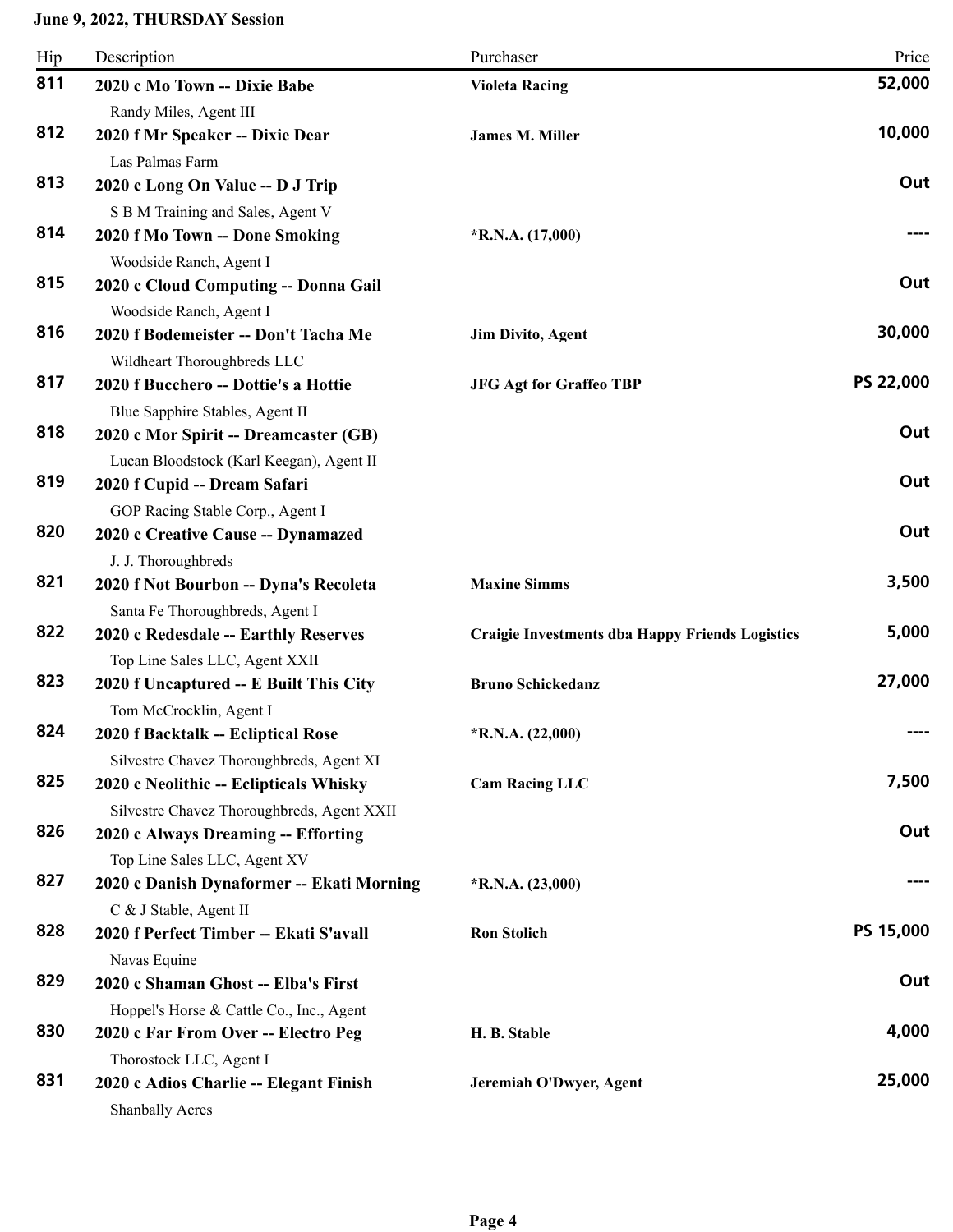| Hip | Description                                                              | Purchaser                                | Price            |
|-----|--------------------------------------------------------------------------|------------------------------------------|------------------|
| 832 | 2020 c My Best Brother -- Elf Magic                                      | <b>Marvin Richards</b>                   | 2,500            |
|     | Santos Sales                                                             |                                          |                  |
| 833 | 2020 f Toy Soldier -- Elirose                                            | <b>Jeffrey Englehart</b>                 | 10,000           |
|     | Fast Horses, Agent IX                                                    |                                          |                  |
| 834 | 2020 f Amira's Prince (IRE) -- Ellen's Choice                            | C.H.P.R.                                 | PS 6,000         |
|     | Universal Performance Horses                                             |                                          |                  |
| 835 | 2020 c Nyquist -- Eloquent Tribute                                       | $*$ R.N.A. $(17,000)$                    |                  |
|     | Wavertree Stables, Inc. (Ciaran Dunne), Agent XII                        |                                          |                  |
| 836 | 2020 c Danish Dynaformer -- Elusive Surprise                             | E. Dontes / Len Paloola                  | 57,000           |
|     | Paul Sharp, Agent IX                                                     |                                          |                  |
| 837 | 2020 f Hard Spun -- Elysian                                              | <b>Bruce Brown, Agent</b>                | 70,000           |
| 838 | Ocala Stud, Agent                                                        |                                          | Out              |
|     | 2020 c Mastery -- Emmy Darling                                           |                                          |                  |
| 839 | Thorostock LLC                                                           |                                          | 32,000           |
|     | 2020 f English Channel -- Energia Fribby (BRZ)                           | <b>Legion Bloodstock, Agent</b>          |                  |
| 840 | S B M Training and Sales, Agent II<br>2020 f Free Drop Billy -- Entrada  | <b>Winner Circle Racing Stable Corp.</b> | PS 15,000        |
|     |                                                                          |                                          |                  |
| 841 | Little Farm Equine LLC, Agent III<br>2020 f Union Jackson -- Entrustment | The Four Horsemen Racing Stable, Inc.    | 24,000           |
|     | Mayberry Farm, Agent III                                                 |                                          |                  |
| 842 | 2020 f A Shin Forward -- Equalityforall                                  | <b>Dale Howes</b>                        | 8,500            |
|     | Grassroots Training & Sales LLC, Agent                                   |                                          |                  |
| 843 | 2020 f Bustin Stones -- E. Queen                                         | <b>Three Diamonds Farm LLC</b>           | 75,000           |
|     | Silvestre Chavez Thoroughbreds, Agent XX                                 |                                          |                  |
| 844 | 2020 f Mor Spirit -- Equitable                                           | <b>C.H.P.R.</b>                          | 10,000           |
|     | de Meric Sales, Agent XVII                                               |                                          |                  |
| 845 | 2020 f Cairo Prince -- Erma Lee                                          | <b>Douglas Reddington</b>                | 50,000           |
|     | Pick View LLC, Agent XVII                                                |                                          |                  |
| 846 | 2020 f Klimt -- Eskimo Princess                                          |                                          | Out              |
|     | Gene Recio, Agent III                                                    |                                          |                  |
| 847 | 2020 c Sharp Azteca -- Ethel Mertz                                       | <b>Kenneth Kachel</b>                    | 18,000           |
|     | AVP Training and Sales, Agent III                                        |                                          |                  |
| 848 | 2020 f Uncaptured -- Euro Chic                                           | <b>Felix Fuertes / Lone Stable</b>       | 9,000            |
|     | Wildheart Thoroughbreds LLC, Agent II                                    |                                          |                  |
| 849 | 2020 f Finale -- Evelyn's Dream                                          |                                          | Out              |
|     | Little Farm Equine LLC, Agent VI                                         |                                          |                  |
| 850 | 2020 c Ironicus -- Everdeen                                              | Abraham Gardea                           | <b>PS 2,000</b>  |
|     | Silvestre Chavez Thoroughbreds, Agent XII                                |                                          |                  |
| 851 | 2020 f Army Mule -- Ever Elusive                                         | <b>Mario Forgione</b>                    | <b>PS 40,000</b> |
|     | Cortez Racing Stable, Agent I                                            |                                          |                  |
| 852 | 2020 c McCraken -- Everything Matters<br>New Hope AB LLC                 | <b>Nidal Masri</b>                       | <b>PS 20,000</b> |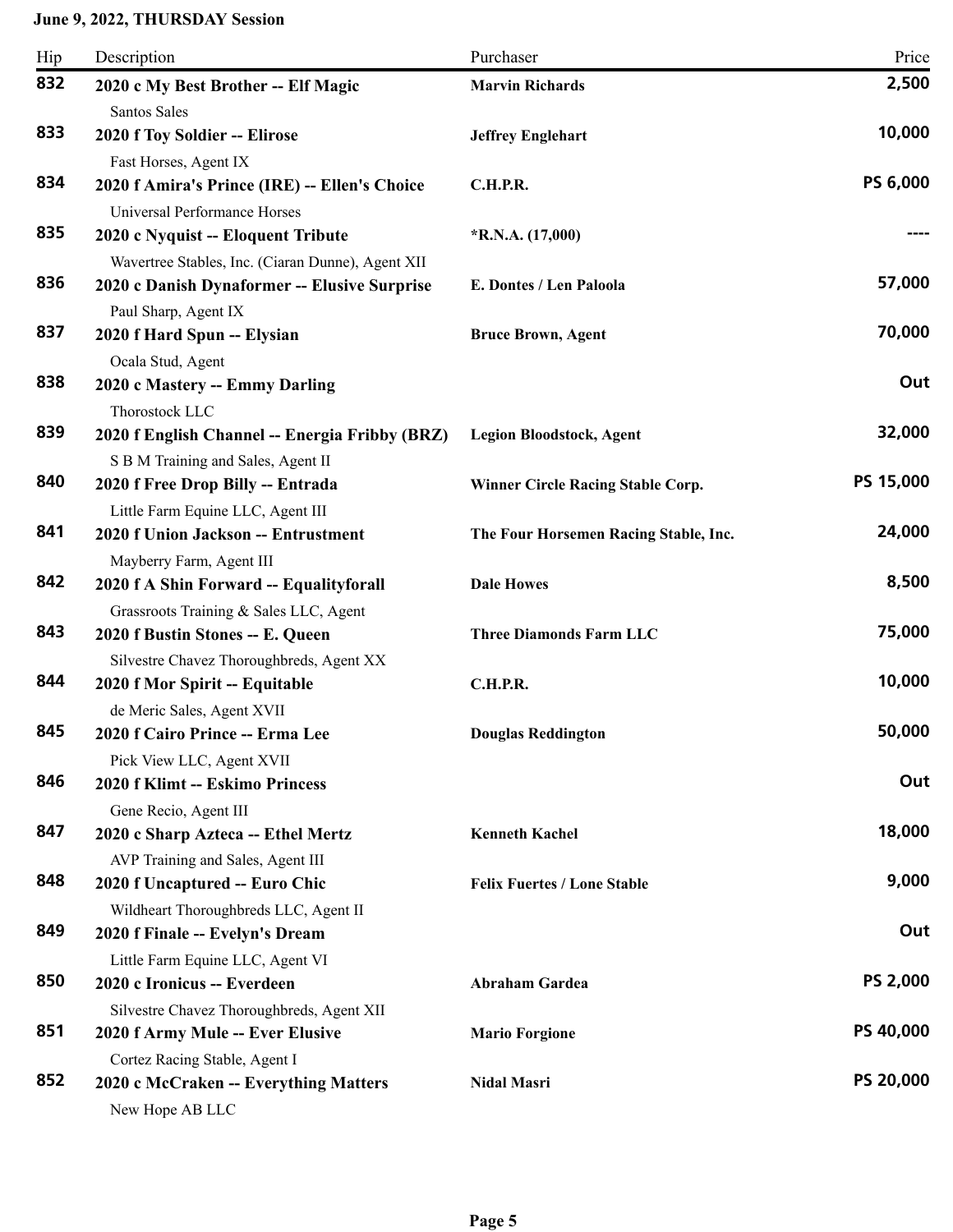| Hip | Description                                                                           | Purchaser                                          | Price   |
|-----|---------------------------------------------------------------------------------------|----------------------------------------------------|---------|
| 853 | 2020 f Micromanage -- Evil Empress                                                    |                                                    | Out     |
| 854 | Silvestre Chavez Thoroughbreds, Agent XXIV<br>2020 c Midnight Storm -- Exotic Actress |                                                    | Out     |
|     | Eddie Woods, Agent XIV                                                                |                                                    |         |
| 855 | 2020 c Union Jackson -- Exotic Design                                                 | Ham Stables, Ltd.                                  | 25,000  |
|     | Little Horse                                                                          |                                                    |         |
| 856 | 2020 c Lord Nelson -- Explosive Vacation                                              |                                                    | Out     |
| 857 | Six K's Training & Sales LLC, Agent II                                                | <b>C.H.P.R.</b>                                    | 15,000  |
|     | 2020 f Chitu -- Eye of Ra                                                             |                                                    |         |
| 858 | Omar Ramirez Bloodstock, Agent IV<br>2020 f Bolt d'Oro -- Ezpzylemonsqueezy           |                                                    | Out     |
|     | All Dreams Equine                                                                     |                                                    |         |
| 859 | 2020 f Mastery -- Factfull                                                            | C.H.P.R.                                           | 15,000  |
|     | <b>Ewinlade Equine Sales</b>                                                          |                                                    |         |
| 860 | 2020 c Outwork -- Fade to Black<br>RiceHorse Stable (Brandon & Ali Rice)              | <b>Emerald Bloodstock, Agent for Mike Eiserman</b> | 185,000 |
| 861 | 2020 c Mark Valeski -- Faith Proof                                                    | Jebel Ali Stable                                   | 70,000  |
|     | Marcial Galan, Agent I                                                                |                                                    |         |
| 862 | 2020 f Mastery -- Fancy Kitten                                                        | <b>Ahmad Alabdullatif</b>                          | 45,000  |
|     | Eddie Woods, Agent XIX                                                                |                                                    |         |
| 863 | 2020 f Keen Ice -- Fancy Prancer                                                      | $*R.N.A. (47,000)$                                 |         |
|     | Halcyon Hammock Farm, Agent II                                                        |                                                    |         |
| 864 | 2020 f Klimt -- Fantasy Wish                                                          | $*$ R.N.A. $(9,500)$                               |         |
|     | Whitman Sales LLC, Agent II                                                           |                                                    |         |
| 865 | 2020 f Sharp Azteca -- Farce                                                          | <b>Expoline</b>                                    | 35,000  |
|     | de Meric Sales, Agent I                                                               |                                                    |         |
| 866 | 2020 c Munnings -- Fashion World (GB)                                                 |                                                    | Out     |
|     | Golden Rock Thoroughbreds, Agent VII                                                  |                                                    |         |
| 867 | 2020 c Girvin -- Fast City                                                            |                                                    | Out     |
|     | Bobby Dodd, Agent II                                                                  |                                                    |         |
| 868 | 2020 f Redesdale -- Fast Franny                                                       | <b>Jeffrey Englehart</b>                           | 35,000  |
|     | AVP Training and Sales, Agent IV                                                      |                                                    |         |
| 869 | 2020 c Violence -- Fay Na Na                                                          |                                                    | Out     |
| 870 | Thorostock LLC, Agent IV                                                              |                                                    | Out     |
|     | 2020 c Ami's Flatter -- Featured Item                                                 |                                                    |         |
| 871 | Oscar Brown Stables, Agent IV                                                         |                                                    |         |
|     | 2020 f Neolithic -- Feisty Embrace                                                    | $*R.N.A. (12,000)$                                 |         |
| 872 | Fabian Sales                                                                          | <b>Marc Tacher</b>                                 | 90,000  |
|     | 2020 c Army Mule -- Fife                                                              |                                                    |         |
| 873 | Julie Davies LLC, Agent I<br>2020 c Creative Cause -- Fire and Flame                  |                                                    | Out     |
|     | Woodside Ranch, Agent I                                                               |                                                    |         |
|     |                                                                                       |                                                    |         |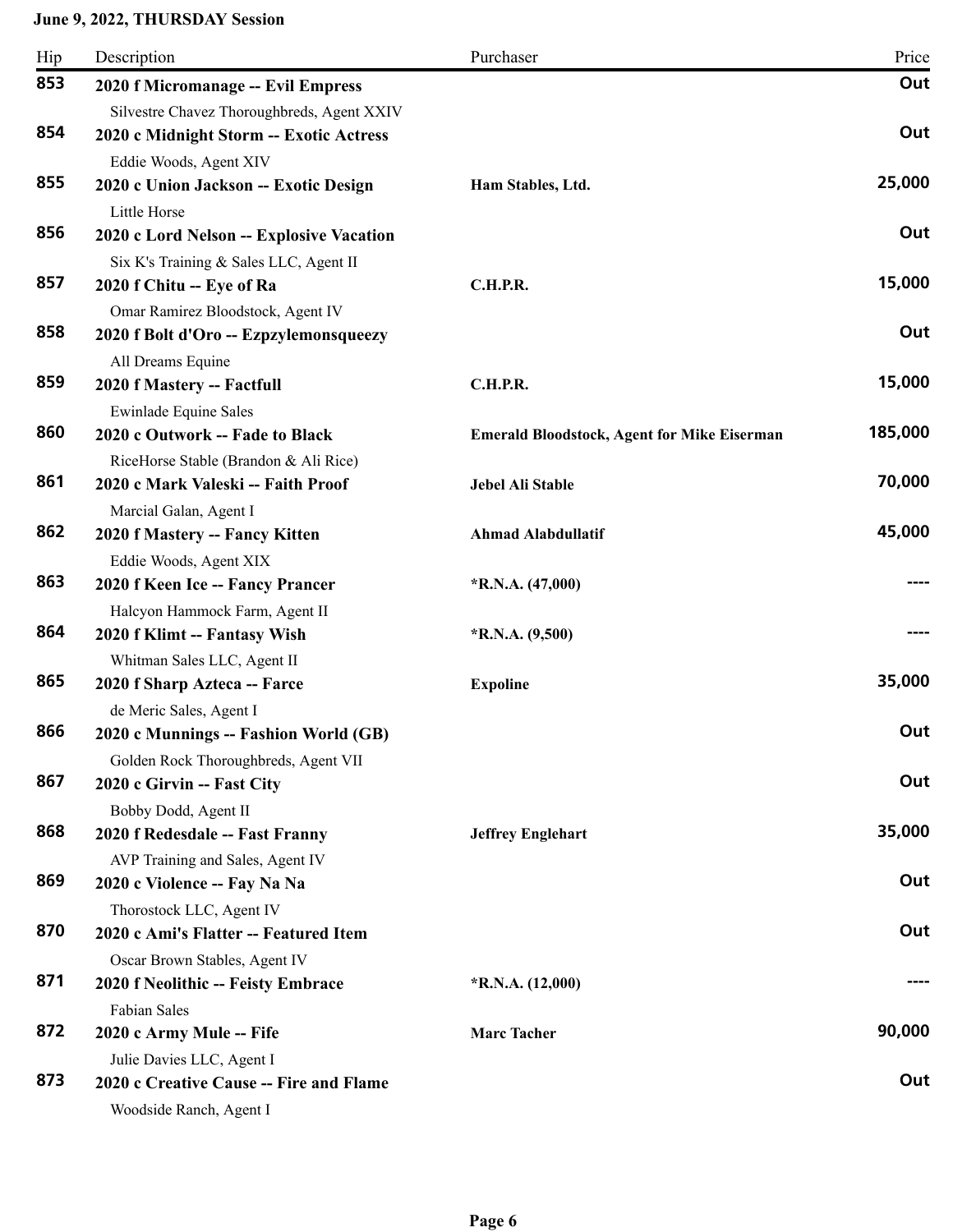| Hip | Description                                                                  | Purchaser                                 | Price     |
|-----|------------------------------------------------------------------------------|-------------------------------------------|-----------|
| 874 | 2020 f Palace -- First in Time                                               | Joe Sharp, Agent                          | 95,000    |
| 875 | Silvestre Chavez Thoroughbreds, Agent I<br>2020 c Biogenic -- Flaco Flash    | <b>Ahmad Alabdullatif</b>                 | 20,000    |
|     | Omar Ramirez Bloodstock, Agent X                                             |                                           |           |
| 876 | 2020 c Gone Astray -- Flagler Street                                         | Dante Zanelli, Agent                      | 8,000     |
| 877 | A. G. Sales<br>2020 c Quality Road -- Flashy Gal                             |                                           | Out       |
|     | J V C Training and Sales, Agent I                                            |                                           |           |
| 878 | 2020 f Karakontie (JPN) -- Fleur de Cerise<br>Fast Horses, Agent VI          | <b>West Bloodstock / Repole Stables</b>   | 145,000   |
| 879 | 2020 c Bernardini -- Floripa                                                 | $*R.N.A. (17,000)$                        |           |
|     | Coastal Equine LLC (Jesse Hoppel), Agent                                     |                                           |           |
| 880 | 2020 f Uncaptured -- Flying Arch                                             | <b>Fernando Abreu</b>                     | 9,500     |
|     | Silvestre Chavez Thoroughbreds, Agent XXV                                    |                                           |           |
| 881 | 2020 c No Never No More -- Flying K C                                        | <b>Lynne Boutte</b>                       | PS 10,000 |
| 882 | Wes Carter, Agent                                                            |                                           | 100,000   |
|     | 2020 c Street Sense -- Fly to the Stars                                      | <b>Fergus Galvin, Agent</b>               |           |
| 883 | Top Line Sales LLC, Agent XVI                                                |                                           | 60,000    |
|     | 2020 f Army Mule -- Fond Hope                                                | <b>Dennis O'Neill</b>                     |           |
| 884 | Top Line Sales LLC, Agent XXIII<br>2020 f Speightstown -- Foolish Ways (IRE) |                                           | Out       |
|     | Eddie Woods, Agent XXVII                                                     |                                           |           |
| 885 | 2020 f Exaggerator -- Forest Uproar                                          | K.O.I.D. Co., Ltd.                        | 32,000    |
|     | Galvan Brothers Equine                                                       |                                           |           |
| 886 | 2020 f Tiznow -- Forever Smart                                               | $*R.N.A. (22,000)$                        |           |
|     | Halcyon Hammock Farm, Agent II                                               |                                           |           |
| 887 | 2020 c Munnings -- Formalities Aside                                         | Ahmad Alabdullatif                        | 25,000    |
|     | Classic Bloodstock LLC, Agent II                                             |                                           |           |
| 888 | 2020 f Shaman Ghost -- Formby                                                | $*R.N.A. (25,000)$                        |           |
|     | Whitman Sales LLC, Agent II                                                  |                                           |           |
| 889 | 2020 c Majestic City -- Forward Rate                                         |                                           | Out       |
|     | Six K's Training & Sales LLC, Agent VI                                       |                                           |           |
| 890 | 2020 f Unified -- Fought the Fight                                           |                                           | Out       |
|     | JMC Equine Sales LLC, Agent I                                                |                                           |           |
| 891 | 2020 c Funtastic -- Foxy Cleo                                                | <b>Legion Bloodstock, Agent</b>           | 25,000    |
|     | RiceHorse Stable (Brandon & Ali Rice)                                        |                                           |           |
| 892 | 2020 c Liam's Map -- Fraulein (JPN)                                          | <b>Chad Schumer, Agent</b>                | 180,000   |
|     | Paul Sharp, Agent XII                                                        |                                           |           |
| 893 | 2020 f Irish War Cry -- Freedom's Flame                                      | Dee Tee Stable LLC                        | 15,000    |
|     | James Layden, Agent                                                          |                                           |           |
| 894 | 2020 f Midshipman -- Free N Clear                                            | Michael O'Quinn, Agent for Rich Robertson | 22,000    |
|     | Omar Ramirez Bloodstock, Agent VIII                                          |                                           |           |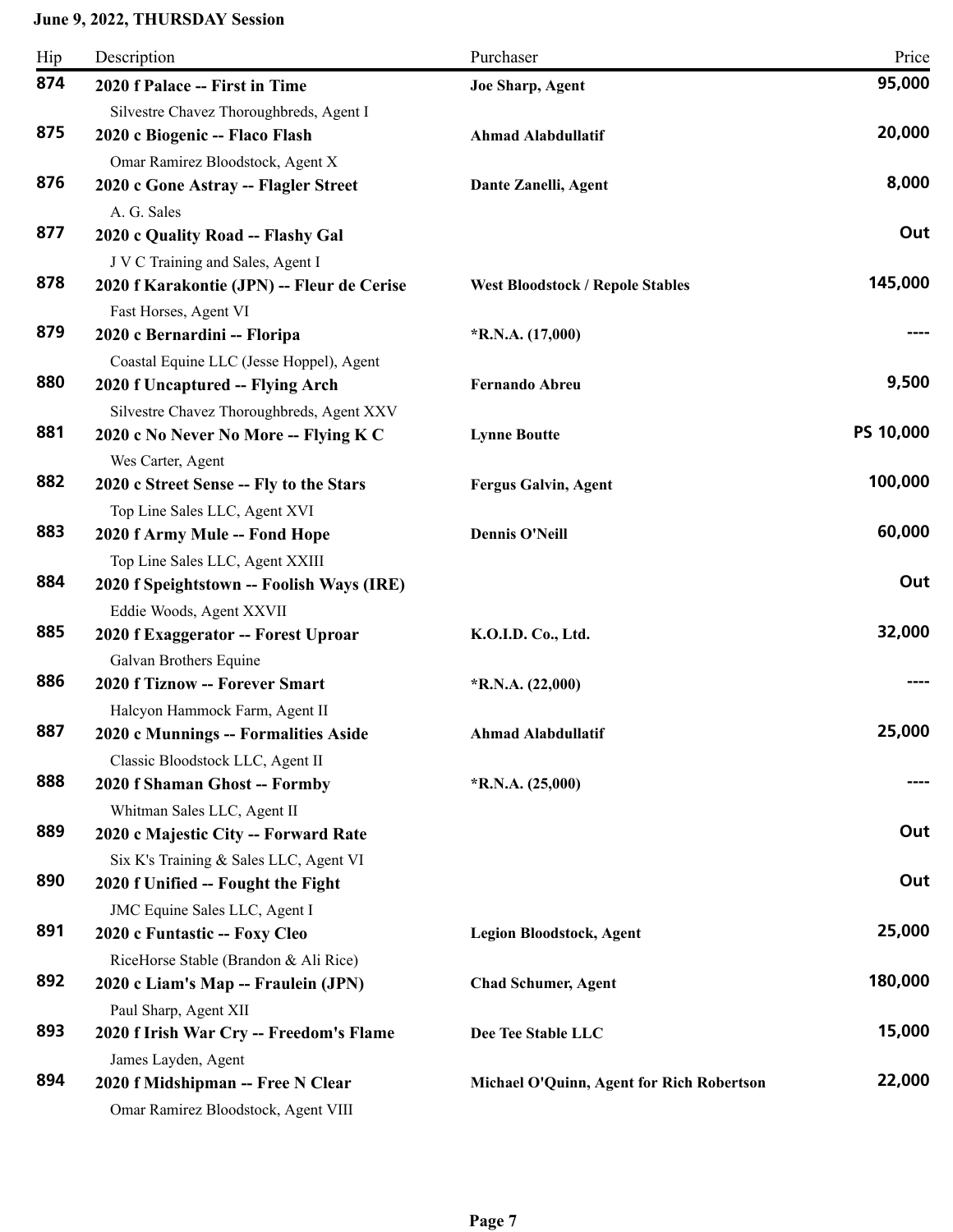| Hip | Description                                                   | Purchaser                               | Price  |
|-----|---------------------------------------------------------------|-----------------------------------------|--------|
| 895 | 2020 f Liam's Map -- Frosted Snow                             | <b>Mark Passley</b>                     | 9,500  |
|     | Envision Equine, Agent I                                      |                                         |        |
| 896 | 2020 c The Big Beast -- Frosty Nightmare                      |                                         | Out    |
|     | Hawk's Rest LLC, Agent II                                     |                                         |        |
| 897 | 2020 f Dialed In -- Frozen Music                              | <b>Angelino's Racing LLC</b>            | 60,000 |
|     | Blue Sapphire Stables, Agent I                                |                                         |        |
| 898 | 2020 f Good Samaritan -- Funny Annie                          | <b>Gary Folgner</b>                     | 16,000 |
|     | Silvestre Chavez Thoroughbreds, Agent XV                      |                                         |        |
| 899 | 2020 f Tapwrit -- Funny Holiday                               | <b>Ernest Haynes</b>                    | 35,000 |
|     | Blue River Bloodstock, Inc., Agent VI                         |                                         |        |
| 900 | 2020 f Tapwrit -- Gabeira                                     |                                         | Out    |
| 901 | Niall Brennan Stables, Agent XI                               |                                         | Out    |
|     | 2020 f The Factor -- Galaxy Princess                          |                                         |        |
|     | AVP Training and Sales                                        |                                         |        |
| 902 | 2020 c Fast Anna -- Gallant Lady                              | $*R.N.A. (18,000)$                      |        |
| 903 | Victory Stable                                                |                                         | 3,500  |
|     | 2020 c Tiznow -- Gaman                                        | <b>Barbara Messina</b>                  |        |
| 904 | Eddie Woods, Agent XIV                                        |                                         | Out    |
|     | 2020 c Mo Town -- Gambling Geraldine                          |                                         |        |
| 905 | New Horizon Farm, Inc., Agent                                 |                                         | 27,000 |
|     | 2020 f Dialed In -- Gata Bella                                | John R. Penn                            |        |
| 906 | Niall Brennan Stables, Agent II                               |                                         | Out    |
|     | 2020 f First Dude -- Gator Blitz                              |                                         |        |
| 907 | Tom McCrocklin, Agent I                                       |                                         | 4,000  |
|     | 2020 c Pioneerof the Nile -- Gem Sleuth                       | <b>Gary Folgner</b>                     |        |
| 908 | Eddie Woods, Agent VIII                                       |                                         |        |
|     | 2020 f Storm Wolf -- Gentle Charmer                           | $*$ R.N.A. (47,000)                     |        |
| 909 | Silvestre Chavez Thoroughbreds, Agent XVII                    |                                         | 65,000 |
|     | 2020 f Lord Nelson -- Georgia                                 | Nick J. Hines, Agent                    |        |
| 910 | de Meric Sales, Agent XVII                                    |                                         | Out    |
|     | 2020 c Empire Maker -- German Edition (GB)                    |                                         |        |
| 911 | Julie Davies LLC, Agent II<br>2020 c Secret Circle -- Ghostly |                                         | 70,000 |
|     |                                                               | West Point Thoroughbreds, L.E.B., Agent |        |
| 912 | McKathan Bros. Sales, Agent II                                |                                         | 10,000 |
|     | 2020 f Uncaptured -- Giant's Princess                         | <b>Jeremy Rachpaul</b>                  |        |
| 913 | Champions of the Future                                       |                                         |        |
|     | 2020 f Union Jackson -- Gift of Giving                        | $*R.N.A. (14,000)$                      |        |
| 914 | Wildheart Thoroughbreds LLC, Agent I                          |                                         | 12,000 |
|     | 2020 f Gormley -- Ginebra                                     | <b>Harmash Racing</b>                   |        |
| 915 | Niall Brennan Stables, Agent XII                              | <b>Kirk Nesbeth</b>                     | 2,500  |
|     | 2020 f Far From Over -- Ginger Red                            |                                         |        |
|     | Thorostock LLC, Agent I                                       |                                         |        |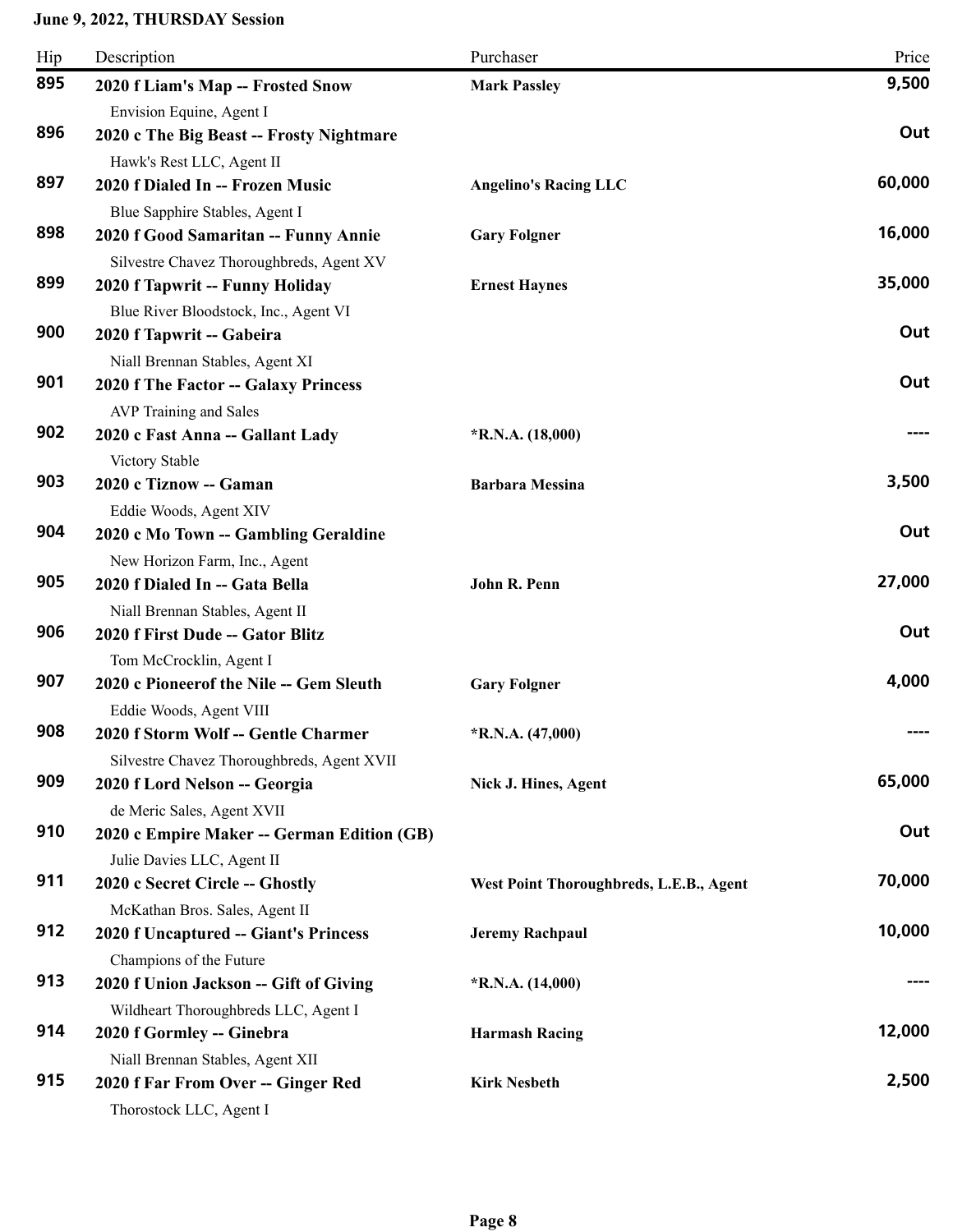| Hip | Description                                                                                                   | Purchaser                      | Price     |
|-----|---------------------------------------------------------------------------------------------------------------|--------------------------------|-----------|
| 916 | 2020 c The Factor -- Gingivere<br>Coastal Equine LLC (Jesse Hoppel), Agent XIV                                | F.N.D.C.C., Inc.               | 14,000    |
| 917 | 2020 f Frank Conversation -- Ginny G<br>Woodside Ranch, Agent I                                               | <b>Nick Zavolas</b>            | PS 12,500 |
| 918 | 2020 f Collected -- Girl Code                                                                                 | <b>High Peak Farm Partners</b> | 2,500     |
| 919 | A B Thoroughbreds<br>2020 c Super Saver -- Glenbriar Girl                                                     | <b>Olympia Stables</b>         | 5,000     |
| 920 | Halcyon Hammock Farm, Agent II<br>2020 f Palace -- Go Baby Run                                                | <b>C.H.P.R.</b>                | PS 12,500 |
| 921 | Galvan Brothers Equine<br>2020 c Connect -- Goldbud                                                           | <b>Mongolian Stable</b>        | 25,000    |
| 922 | de Meric Sales, Agent VII<br>2020 f Bismarck Tullio -- Golden Girl Glory<br>Champions of the Future, Agent IV | <b>Marlon McKenzie</b>         | 2,500     |
| 923 | 2020 c Munnings -- Golden History                                                                             |                                | Out       |
| 924 | Marcial Galan, Agent I<br>2020 f Bucchero -- Goldenlegacy'shope                                               | $*$ R.N.A. (19,000)            |           |
| 925 | Golden Noguez, Agent III<br>2020 c Practical Joke -- Golden Miss                                              | <b>King Star LLC</b>           | 3,200     |
| 926 | <b>Brick City Thoroughbreds</b><br>2020 c Not This Time -- Golden Muscade                                     | <b>Steven W. Young, Agent</b>  | 45,000    |
| 927 | de Meric Sales, Agent VII<br>2020 c Uncaptured -- Gold Point Gal                                              | <b>Champion Racing Stable</b>  | 3,500     |
| 928 | Champions of the Future<br>2020 c Mendelssohn -- Gone to Town                                                 | <b>John Chandler</b>           | 10,000    |
| 929 | All Dreams Equine, Agent<br>2020 f Star Guitar -- Good Human Bean                                             | <b>Starship Stables</b>        | 57,000    |
| 930 | Centofanti Thoroughbreds, Agent I<br>2020 c Cairo Prince -- Goodness Gray                                     |                                | Out       |
| 931 | Hawk's Rest LLC, Agent I<br>2020 c Good Samaritan -- Goodness Prevails                                        | <b>Anton Kubacak</b>           | 27,000    |
| 932 | de Meric Sales, Agent VI<br>2020 c Union Rags -- Goodn'ready                                                  |                                | Out       |
| 933 | Pike Racing, Agent III<br>2020 c Uncaptured -- Gorgeous Dream                                                 |                                | Out       |
| 934 | Eddie Woods, Agent XIV<br>2020 c Expert Eye (GB) -- Gower Song (GB)                                           |                                | Out       |
| 935 | Niall Brennan Stables, Agent VI<br>2020 f Astern (AUS) -- Grace Happens                                       |                                | Out       |
| 936 | White Lilac (Katie Miranda)<br>2020 f Street Boss -- Gracia Directa (GER)<br>Marcial Galan, Agent I           | $*R.N.A. (34,000)$             |           |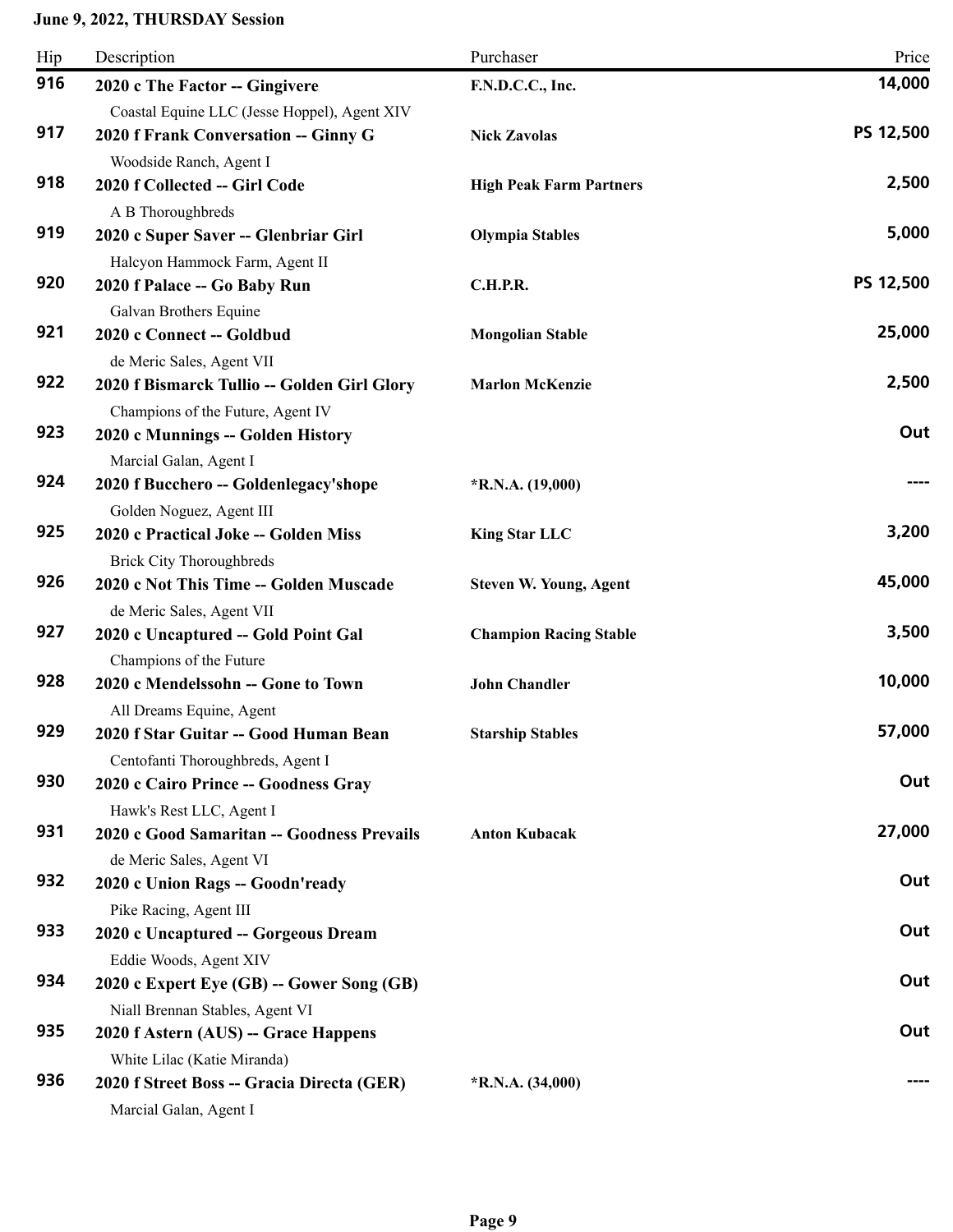| Hip | Description                                                                                              | Purchaser                                               | Price     |
|-----|----------------------------------------------------------------------------------------------------------|---------------------------------------------------------|-----------|
| 937 | 2020 f Outwork -- Grand Cru Cruzian                                                                      | <b>Peter &amp; Elaine McMaster</b>                      | PS 10,000 |
| 938 | Champions of the Future, Agent III<br>2020 c Cloud Computing -- Gray Delta                               | <b>Nectalier Gonzalez</b>                               | 50,000    |
| 939 | Advanced Thoroughbreds LLC, Agent<br>2020 f Secret Circle -- Grazioso                                    | <b>Nidal Masri</b>                                      | 26,000    |
| 940 | Hoppel's Horse & Cattle Co., Inc.<br>2020 f Cloud Computing -- Greatest Reward                           | <b>Scott Gelner</b>                                     | 17,000    |
| 941 | Pick View LLC, Agent VIII<br>2020 c Unified -- Great Humor                                               | <b>Thatta Boy Stable</b>                                | 55,000    |
| 942 | Grassroots Training & Sales LLC, Agent<br>2020 f Hoppertunity -- Great Storm<br>Wes Carter, Agent II     | $*R.N.A. (10,000)$                                      |           |
| 943 | 2020 f Uncle Mo -- Greek Sister<br>Gene Recio, Agent I                                                   |                                                         | Out       |
| 944 | 2020 c Girvin -- Greeley's Girl<br>Randy Miles, Agent VII                                                | Fernando Abreu, Agent                                   | 87,000    |
| 945 | 2020 c Outwork -- Grenobloise                                                                            | <b>Gary Folgner</b>                                     | 10,000    |
| 946 | Tom McCrocklin, Agent IV<br>2020 c First Dude -- Greytwentysix                                           | <b>Mongolian Stable</b>                                 | 6,000     |
| 947 | <b>Ewinlade Equine Sales</b><br>2020 c Girvin -- Grinch                                                  | Frank Alosa, Agent for Gentry Farm                      | 200,000   |
| 948 | <b>Dynasty Thoroughbreds</b><br>2020 f Twirling Candy -- Guiltless                                       | <b>Ballybrit Stable LLC</b>                             | 11,000    |
| 949 | Top Line Sales LLC, Agent II<br>2020 c Sharp Azteca -- Gulf View                                         |                                                         | Out       |
| 950 | Randy Miles, Agent II<br>2020 f Mo Town -- Hairdo                                                        | <b>Terry Davie</b>                                      | 8,500     |
| 951 | J. J. Thoroughbreds<br>2020 f Bal a Bali (BRZ) -- Half Irish                                             | $*R.N.A. (10,000)$                                      |           |
| 952 | AVP Training and Sales, Agent I<br>2020 c Shaman Ghost -- Half Past Midnight                             | <b>Shepherd Equine Advisors, Agent for Larry Hirsch</b> | 65,000    |
| 953 | de Meric Sales, Agent XVII<br>2020 f Redesdale -- Halle's Aptitude                                       | <b>Wilson Ramos</b>                                     | 20,000    |
| 954 | Ordonez Thoroughbreds, Agent II<br>2020 c Frosted -- Happy Motoring                                      | <b>Randy Gootzeit</b>                                   | 13,000    |
| 955 | de Meric Sales, Agent XVI<br>2020 c Uptowncharlybrown -- Harley Go Lightly                               |                                                         | Out       |
| 956 | Grassroots Training & Sales LLC, Agent II<br>2020 c Ghostzapper -- Harley Rose                           | Lara Run                                                | 15,000    |
| 957 | de Meric Sales, Agent XXI<br>2020 c Uncle Mo -- Harlington's Rose<br>Six K's Training & Sales LLC, Agent |                                                         | Out       |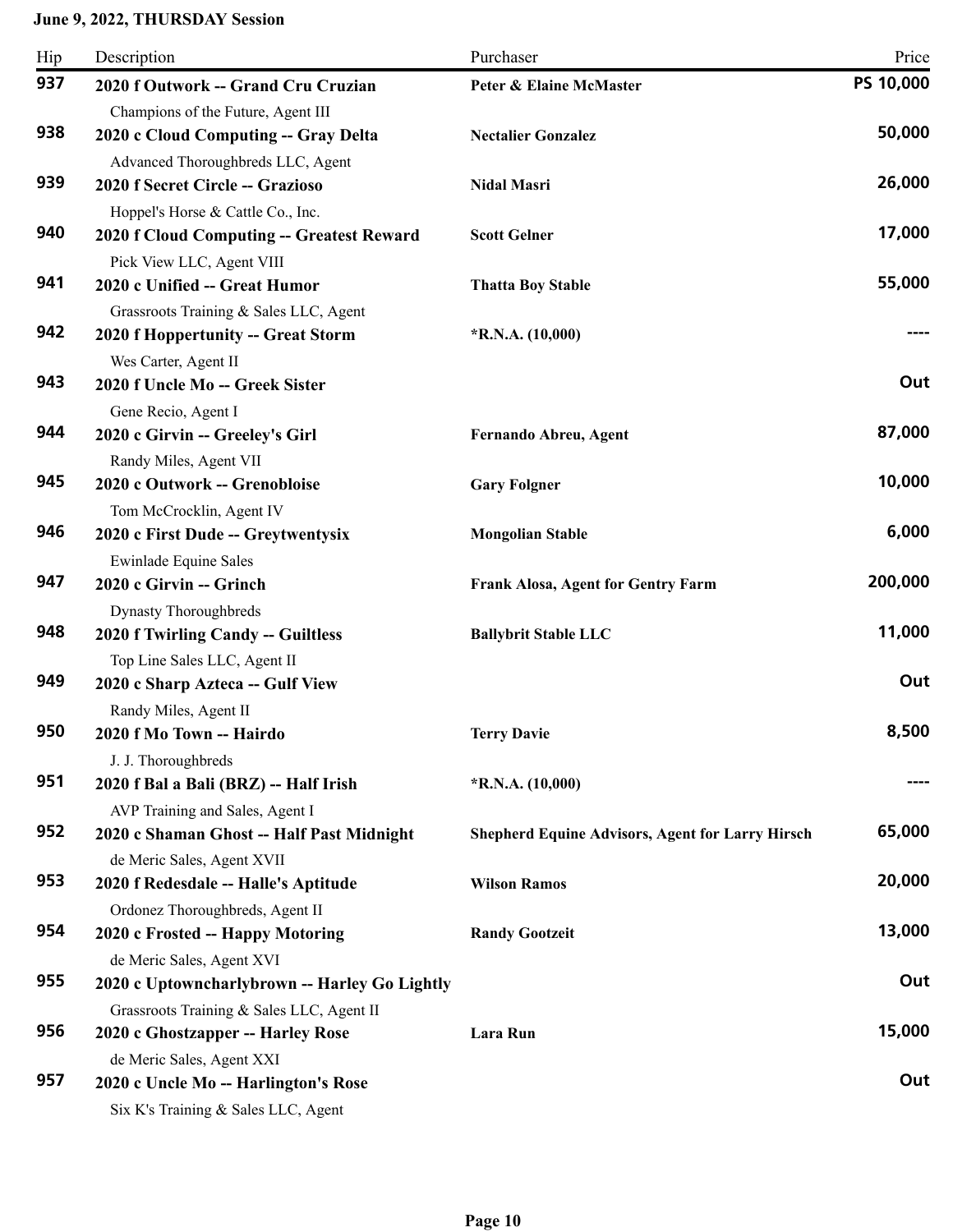| Hip | Description                                                                                                   | Purchaser                                               | Price            |
|-----|---------------------------------------------------------------------------------------------------------------|---------------------------------------------------------|------------------|
| 958 | 2020 f Accelerate -- Harlotry Holiday<br>New Horizon Farm, Inc., Agent                                        | Hidden Brook, Agent                                     | 35,000           |
| 959 | 2020 c Race Day -- Hashtagsid<br>Nice and Easy Thoroughbreds                                                  | $*R.N.A. (60,000)$                                      |                  |
| 960 | 2020 f California Chrome -- Heart of Mine                                                                     | <b>Tic-Tock Stables</b>                                 | PS 17,000        |
| 961 | Las Palmas Farm<br>2020 f Mo Town -- Heavenly Bliss                                                           | $*R.N.A. (14,000)$                                      |                  |
| 962 | <b>Blue Sapphire Stables</b><br>2020 c Mor Spirit -- Hen Escape                                               | Handal Racing LLC, Oracle Bloodstock Agent              | 62,000           |
| 963 | Kings Equine, Agent II<br>2020 c Hard Spun -- Here to Stay                                                    |                                                         | Out              |
| 964 | Bobby Dodd, Agent III<br>2020 f Tunwoo -- Her Special Way<br>Scenic Sales                                     | Peter Miller, Agent                                     | 140,000          |
| 965 | 2020 f Kitten's Joy -- Her Sweet Saint                                                                        | Peter Miller, Agent                                     | 30,000           |
| 966 | Gene Recio, Agent I<br>2020 f Union Rags -- Hessonite                                                         | $*R.N.A. (19,000)$                                      |                  |
| 967 | Halcyon Hammock Farm, Agent II<br>2020 c Goldencents -- Heykittykittykitty                                    | <b>Southern Springs</b>                                 | 42,000           |
| 968 | Wavertree Stables, Inc. (Ciaran Dunne), Agent XI<br>2020 f Cordon -- Hidden Attack                            | Justin Jeansonne, Agent for Rodney Virgadamo            | 4,200            |
| 969 | AVP Training and Sales, Agent III<br>2020 f Klimt -- Hiding                                                   | Johnny Boy Sacco, Agent for Mary Ellen Biamonte         | 11,000           |
| 970 | Santa Fe Thoroughbreds<br>2020 f Ghostzapper -- High Authority                                                | <b>Shepherd Equine Advisors, Agent for Larry Hirsch</b> | 240,000          |
| 971 | All Dreams Equine, Agent<br>2020 f Noble Bird -- Hip Hop Girl                                                 |                                                         | Out              |
| 972 | <b>AVP</b> Training and Sales<br>2020 c Accelerate -- History Supreme                                         | <b>Randy Bradshaw</b>                                   | 210,000          |
| 973 | Pike Racing, Agent<br>2020 c Neolithic -- Holiday Candy                                                       | $*R.N.A. (8,000)$                                       |                  |
| 974 | Julie Davies LLC, Agent III<br>2020 f Imagining -- Holiday Queen                                              | <b>Mike Doyle, Agent</b>                                | 34,000           |
| 975 | Omar Ramirez Bloodstock, Agent I<br>2020 c Union Rags -- Holidays Saratoga                                    | Gervais Racing / Randy Gervais, Randy Bradshaw Agt      | 90,000           |
| 976 | de Meric Sales, Agent XIV<br>2020 f Uncaptured -- Holyano                                                     | Peter & Elaine McMaster                                 | <b>PS 22,000</b> |
| 977 | Champions of the Future<br>2020 f Noble Bird -- Hometown Discount                                             |                                                         | Out              |
| 978 | Omar Ramirez Bloodstock, Agent XI<br>2020 f Gun Runner -- Honest Answer<br>Centofanti Thoroughbreds, Agent IV |                                                         | Out              |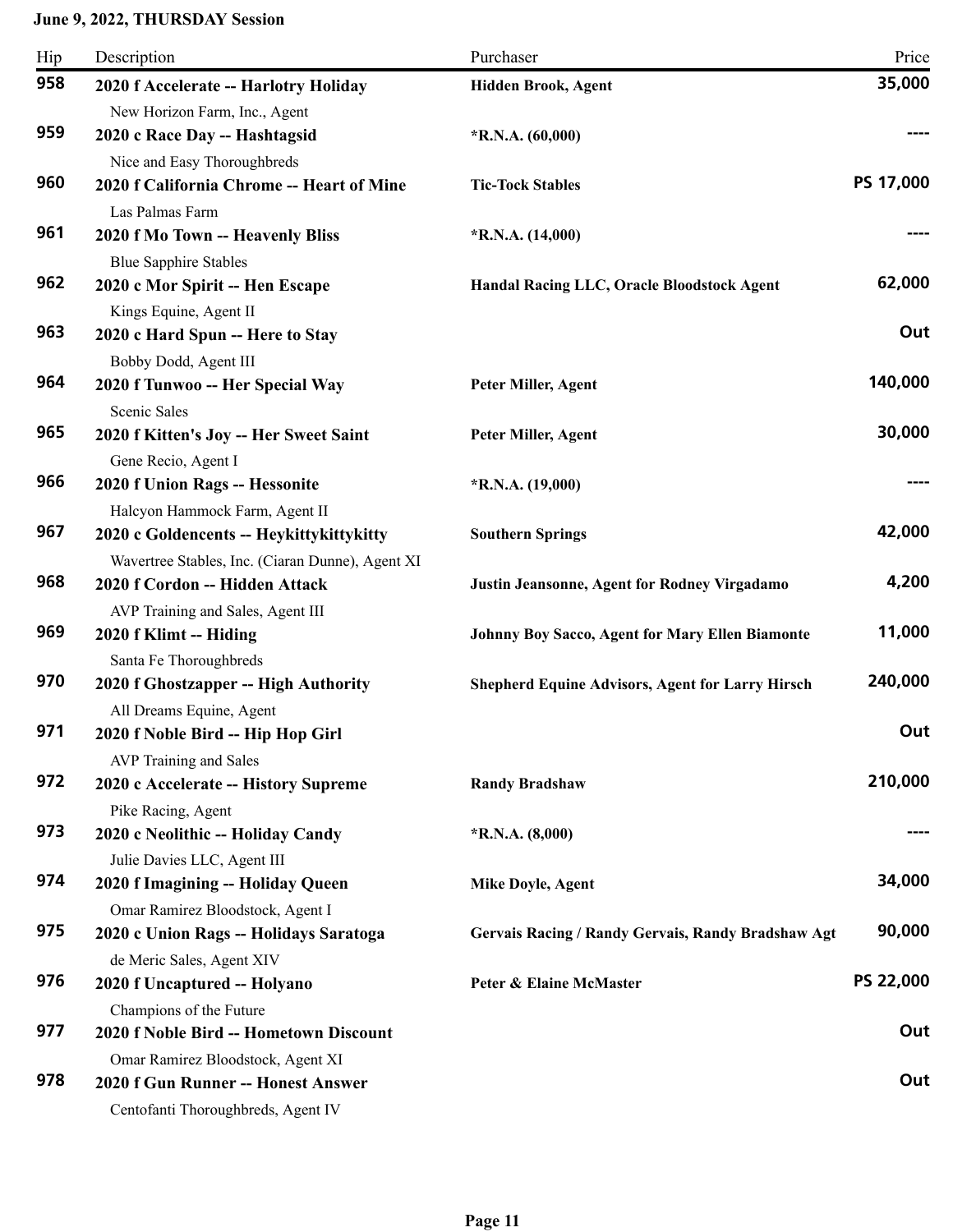| Hip | Description                                                                 | Purchaser                       | Price     |
|-----|-----------------------------------------------------------------------------|---------------------------------|-----------|
| 979 | 2020 c Goldencents -- Honky Tonk Rose                                       | $*R.N.A. (45,000)$              |           |
|     | Randy Miles, Agent X                                                        |                                 |           |
| 980 | 2020 c Air Force Blue -- Honor Your Gift                                    | <b>Wilson Ramos</b>             | 12,000    |
|     | Fast Horses, Agent                                                          |                                 |           |
| 981 | 2020 f Good Magic -- Honour Isabel                                          |                                 | Out       |
|     | Craig L. Wheeler, Agent                                                     |                                 |           |
| 982 | 2020 f The Big Beast -- Hot Hippie                                          |                                 | Out       |
|     | Top Line Sales LLC, Agent I                                                 |                                 |           |
| 983 | 2020 f Collected -- Hottalabamba                                            | <b>Sequel Bloodstock, Agent</b> | 260,000   |
|     | de Meric Sales, Agent II                                                    |                                 |           |
| 984 | 2020 f Good Magic -- House of Fortune                                       | Peter Miller, Agent             | 200,000   |
| 985 | New Horizon Farm, Inc., Agent                                               |                                 | 30,000    |
|     | 2020 f Exaggerator -- Hout Bay                                              | <b>Ran Racing</b>               |           |
| 986 | Hoppel's Horse & Cattle Co., Inc.                                           |                                 | Out       |
|     | 2020 c Kitten's Joy -- How Unusual                                          |                                 |           |
| 987 | Coastal Equine LLC (Jesse Hoppel), Agent X<br>2020 c Kantharos -- Hua Mulan | <b>Team Work Horseman Group</b> | 15,000    |
|     | Hoppel's Horse & Cattle Co., Inc.                                           |                                 |           |
| 988 | 2020 f Cross Traffic -- Hug Me Tight                                        | <b>C.H.P.R.</b>                 | 20,000    |
|     | Scanlon Training & Sales, Agent II                                          |                                 |           |
| 989 | 2020 c Jess's Dream -- Humoristica                                          | <b>Skull Stable</b>             | 22,000    |
|     | Top Line Sales LLC, Agent XXXI                                              |                                 |           |
| 990 | 2020 c Speightstown -- Humorous Miss                                        | Paradise at Ocala               | 18,000    |
|     | Top Line Sales LLC, Agent XXVIII                                            |                                 |           |
| 991 | 2020 f Goldencents -- Hurricane Girl                                        |                                 | Out       |
|     | Nice and Easy Thoroughbreds                                                 |                                 |           |
| 992 | 2020 f Bee Jersey -- Icy Tales                                              | <b>Bruno Schickedanz</b>        | 6,000     |
|     | Scanlon Training & Sales, Agent I                                           |                                 |           |
| 993 | 2020 f Union Rags -- Ifurhappynuknowit                                      |                                 | Out       |
|     | Wildheart Thoroughbreds LLC                                                 |                                 |           |
| 994 | 2020 c Pioneerof the Nile -- I'm a Looker                                   | <b>MyRacehorse</b>              | 250,000   |
|     | Tom McCrocklin, Agent I                                                     |                                 |           |
| 995 | 2020 f Constitution -- Imforeal                                             |                                 | Out       |
|     | Wavertree Stables, Inc. (Ciaran Dunne), Agent VII                           |                                 |           |
| 996 | 2020 c Congrats -- Immortal Fame                                            | <b>Jeremy Rachpaul</b>          | 9,500     |
|     | On Point Training & Sales, Agent                                            |                                 |           |
| 997 | 2020 c Mo Town -- I'm Patriotic                                             |                                 | Out       |
|     | <b>Bold Arrow Thoroughbreds</b>                                             |                                 |           |
| 998 | 2020 g Khozan -- Imperial Jive                                              | $*$ R.N.A. (19,000)             |           |
| 999 | Silvestre Chavez Thoroughbreds, Agent XXVIII                                |                                 | PS 28,000 |
|     | 2020 f Get Stormy -- I'mpureblue                                            | <b>Ronald Spatz</b>             |           |
|     | James Layden, Agent II                                                      |                                 |           |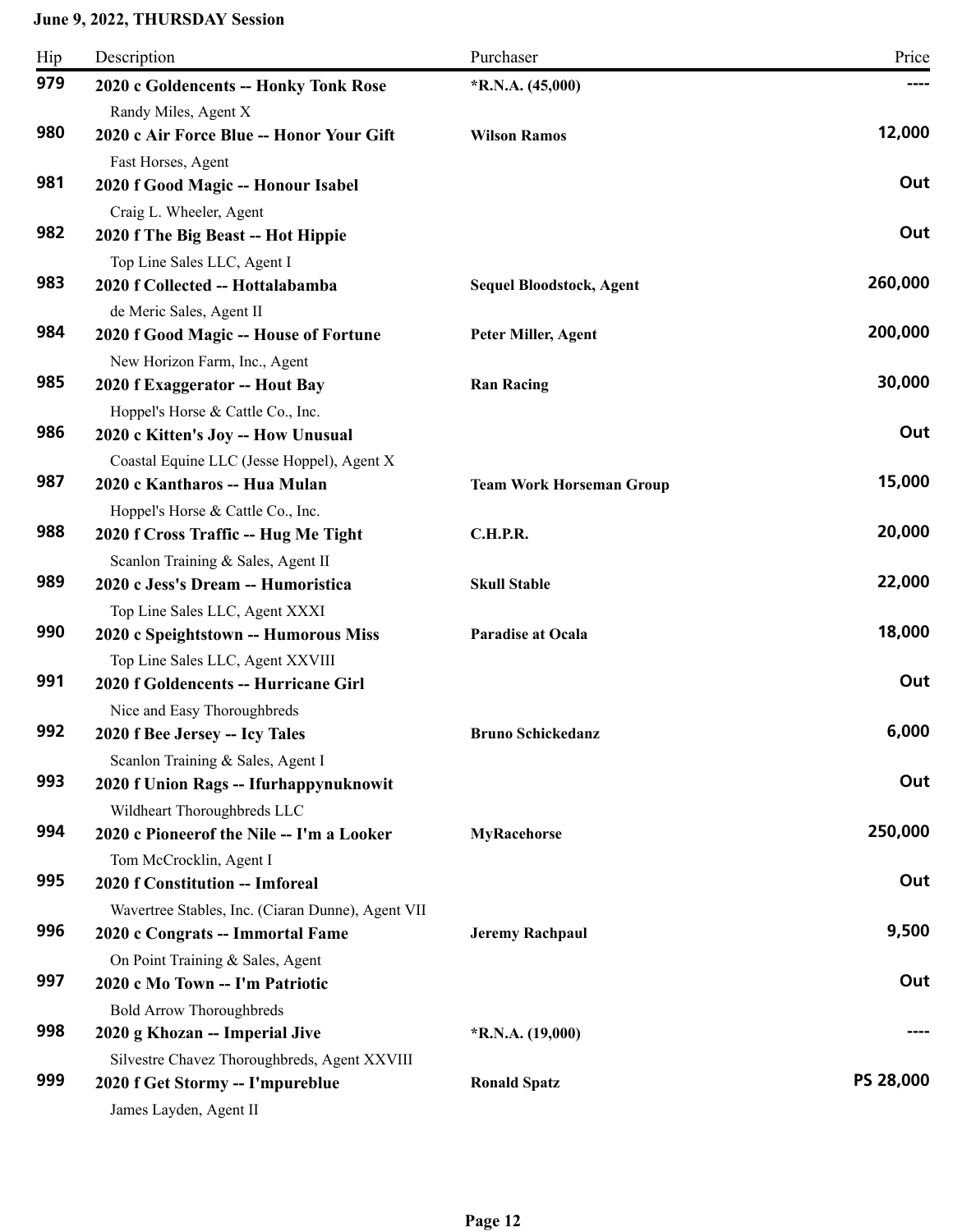| 1000<br>2020 f Accelerate -- In a Cloud<br><b>TEC Racing, Mauk Equine, Agent</b><br>Cruzin' Thoroughbreds<br>1001<br>2020 c Include -- Inclement<br>$*R.N.A. (5,000)$<br>Ordonez Thoroughbreds, Agent I<br>1002<br>2020 f Maclean's Music -- In Denile<br>Pike Racing, Agent II<br>1003<br>2020 c Into Mischief -- Indian Rush<br>Mayberry Farm, Agent IV<br>1004<br>2020 f Buckwheat Bob -- Indoquina<br><b>Kirk Nesbeth</b><br>Santos Sales<br>1005<br>2020 f Belomor -- Indy Go Ribbons<br>Omar Ramirez Bloodstock, Agent XVI<br>1006<br>2020 c Accelerate -- Infraction<br>Mayberry Farm, Agent XV<br>1007<br>2020 c Munnings -- In My Glory<br>de Meric Sales, Agent XVIII<br>1008<br>25,000<br>2020 f Speightster -- Inmyheartforever<br><b>Joe Orseno</b><br>Randy Miles, Agent I | Hip<br>Description | Purchaser | Price   |
|------------------------------------------------------------------------------------------------------------------------------------------------------------------------------------------------------------------------------------------------------------------------------------------------------------------------------------------------------------------------------------------------------------------------------------------------------------------------------------------------------------------------------------------------------------------------------------------------------------------------------------------------------------------------------------------------------------------------------------------------------------------------------------------|--------------------|-----------|---------|
|                                                                                                                                                                                                                                                                                                                                                                                                                                                                                                                                                                                                                                                                                                                                                                                          |                    |           | 27,000  |
|                                                                                                                                                                                                                                                                                                                                                                                                                                                                                                                                                                                                                                                                                                                                                                                          |                    |           |         |
|                                                                                                                                                                                                                                                                                                                                                                                                                                                                                                                                                                                                                                                                                                                                                                                          |                    |           | ----    |
|                                                                                                                                                                                                                                                                                                                                                                                                                                                                                                                                                                                                                                                                                                                                                                                          |                    |           |         |
|                                                                                                                                                                                                                                                                                                                                                                                                                                                                                                                                                                                                                                                                                                                                                                                          |                    |           | Out     |
|                                                                                                                                                                                                                                                                                                                                                                                                                                                                                                                                                                                                                                                                                                                                                                                          |                    |           |         |
|                                                                                                                                                                                                                                                                                                                                                                                                                                                                                                                                                                                                                                                                                                                                                                                          |                    |           | Out     |
|                                                                                                                                                                                                                                                                                                                                                                                                                                                                                                                                                                                                                                                                                                                                                                                          |                    |           |         |
|                                                                                                                                                                                                                                                                                                                                                                                                                                                                                                                                                                                                                                                                                                                                                                                          |                    |           | 3,000   |
|                                                                                                                                                                                                                                                                                                                                                                                                                                                                                                                                                                                                                                                                                                                                                                                          |                    |           |         |
|                                                                                                                                                                                                                                                                                                                                                                                                                                                                                                                                                                                                                                                                                                                                                                                          |                    |           | Out     |
|                                                                                                                                                                                                                                                                                                                                                                                                                                                                                                                                                                                                                                                                                                                                                                                          |                    |           |         |
|                                                                                                                                                                                                                                                                                                                                                                                                                                                                                                                                                                                                                                                                                                                                                                                          |                    |           | Out     |
|                                                                                                                                                                                                                                                                                                                                                                                                                                                                                                                                                                                                                                                                                                                                                                                          |                    |           |         |
|                                                                                                                                                                                                                                                                                                                                                                                                                                                                                                                                                                                                                                                                                                                                                                                          |                    |           | Out     |
|                                                                                                                                                                                                                                                                                                                                                                                                                                                                                                                                                                                                                                                                                                                                                                                          |                    |           |         |
|                                                                                                                                                                                                                                                                                                                                                                                                                                                                                                                                                                                                                                                                                                                                                                                          |                    |           |         |
|                                                                                                                                                                                                                                                                                                                                                                                                                                                                                                                                                                                                                                                                                                                                                                                          |                    |           |         |
| 1009<br>2020 f Girvin -- Into Style<br><b>Richard W. Pletan</b>                                                                                                                                                                                                                                                                                                                                                                                                                                                                                                                                                                                                                                                                                                                          |                    |           | 55,000  |
| Bobby Dodd, Agent II                                                                                                                                                                                                                                                                                                                                                                                                                                                                                                                                                                                                                                                                                                                                                                     |                    |           |         |
| 1010<br>2020 f Girvin -- Into Summer                                                                                                                                                                                                                                                                                                                                                                                                                                                                                                                                                                                                                                                                                                                                                     |                    |           | Out     |
| Bobby Dodd, Agent II                                                                                                                                                                                                                                                                                                                                                                                                                                                                                                                                                                                                                                                                                                                                                                     |                    |           |         |
| 1011<br>2020 f Brethren -- Invidia<br>Don Wehby                                                                                                                                                                                                                                                                                                                                                                                                                                                                                                                                                                                                                                                                                                                                          |                    |           | 7,000   |
| <b>Fabian Sales</b>                                                                                                                                                                                                                                                                                                                                                                                                                                                                                                                                                                                                                                                                                                                                                                      |                    |           |         |
| 1012<br>2020 f Destin -- Irish Heroine<br>C.H.P.R.                                                                                                                                                                                                                                                                                                                                                                                                                                                                                                                                                                                                                                                                                                                                       |                    |           | 20,000  |
| Omar Ramirez Bloodstock, Agent IX                                                                                                                                                                                                                                                                                                                                                                                                                                                                                                                                                                                                                                                                                                                                                        |                    |           |         |
| 1013<br>2020 f Unified -- Irish Princess                                                                                                                                                                                                                                                                                                                                                                                                                                                                                                                                                                                                                                                                                                                                                 |                    |           | Out     |
| Mayberry Farm, Agent XV<br>1014                                                                                                                                                                                                                                                                                                                                                                                                                                                                                                                                                                                                                                                                                                                                                          |                    |           | 12,000  |
| 2020 f Honor Code -- Isla<br>Nick J. Hines, Agent                                                                                                                                                                                                                                                                                                                                                                                                                                                                                                                                                                                                                                                                                                                                        |                    |           |         |
| Ordonez Thoroughbreds, Agent I<br>1015                                                                                                                                                                                                                                                                                                                                                                                                                                                                                                                                                                                                                                                                                                                                                   |                    |           | 27,000  |
| 2020 c American Freedom -- Istan Again<br>Nick J. Hines, Agent                                                                                                                                                                                                                                                                                                                                                                                                                                                                                                                                                                                                                                                                                                                           |                    |           |         |
| Whitman Sales LLC<br>1016                                                                                                                                                                                                                                                                                                                                                                                                                                                                                                                                                                                                                                                                                                                                                                |                    |           |         |
| 2020 f Micromanage -- Itsgoodinthehood<br>$*R.N.A. (17,000)$                                                                                                                                                                                                                                                                                                                                                                                                                                                                                                                                                                                                                                                                                                                             |                    |           |         |
| JMC Equine Sales LLC, Agent<br>1017<br><b>Robert J. Muns</b>                                                                                                                                                                                                                                                                                                                                                                                                                                                                                                                                                                                                                                                                                                                             |                    |           | 15,000  |
| 2020 f The Big Beast -- It's Sophie                                                                                                                                                                                                                                                                                                                                                                                                                                                                                                                                                                                                                                                                                                                                                      |                    |           |         |
| Ocala Stud, Agent<br>1018                                                                                                                                                                                                                                                                                                                                                                                                                                                                                                                                                                                                                                                                                                                                                                |                    |           | Out     |
| 2020 f Jess's Dream -- Jacqueline Gail                                                                                                                                                                                                                                                                                                                                                                                                                                                                                                                                                                                                                                                                                                                                                   |                    |           |         |
| Frank Ochoa<br>1019<br>2020 f Valiant Minister -- Jade Dee                                                                                                                                                                                                                                                                                                                                                                                                                                                                                                                                                                                                                                                                                                                               |                    |           | Out     |
|                                                                                                                                                                                                                                                                                                                                                                                                                                                                                                                                                                                                                                                                                                                                                                                          |                    |           |         |
| Eisaman Equine, Agent<br>1020<br>2020 f Empire Maker -- Jade Princess<br>D. J. Stable LLC                                                                                                                                                                                                                                                                                                                                                                                                                                                                                                                                                                                                                                                                                                |                    |           | 155,000 |
| de Meric Sales, Agent XVII                                                                                                                                                                                                                                                                                                                                                                                                                                                                                                                                                                                                                                                                                                                                                               |                    |           |         |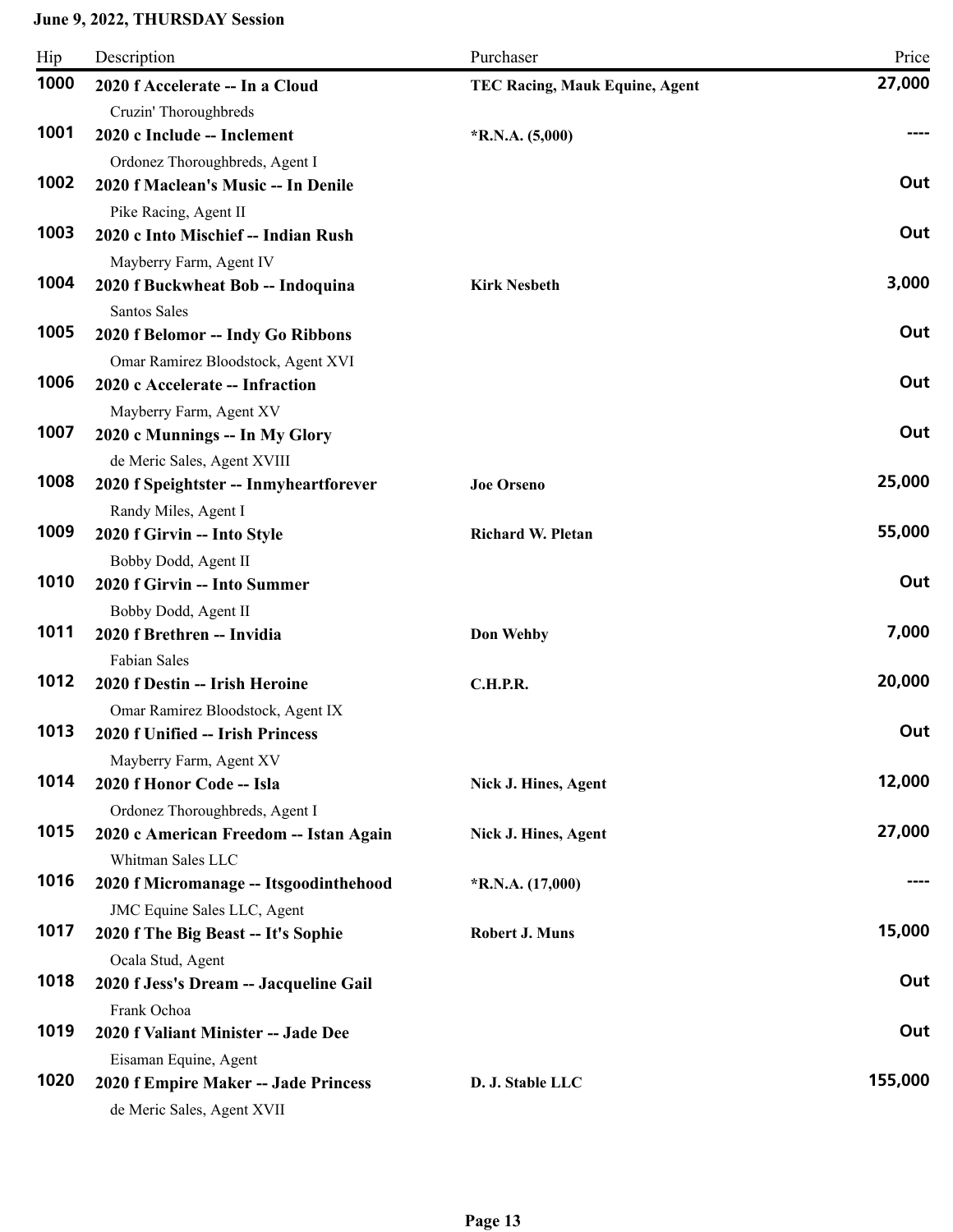| Hip  | Description                                                                       | Purchaser                                       | Price   |
|------|-----------------------------------------------------------------------------------|-------------------------------------------------|---------|
| 1021 | 2020 c Honor Code -- Jadira                                                       |                                                 | Out     |
|      | Azpurua Stables, Agent I                                                          |                                                 |         |
| 1022 | 2020 f Liam's Map -- Jamboree                                                     | <b>Chad Schumer, Agent</b>                      | 30,000  |
|      | Six K's Training & Sales LLC, Agent V                                             |                                                 |         |
| 1023 | 2020 c West Coast -- Jane of All Trades                                           | <b>Ron Stolich</b>                              | 25,000  |
|      | Kings Equine, Agent VII                                                           |                                                 |         |
| 1024 | 2020 f Dnieper -- Janny Love                                                      |                                                 | Out     |
|      | Whitman Sales LLC, Agent V                                                        |                                                 |         |
| 1025 | 2020 c Arrogate -- Jazaalah                                                       |                                                 | Out     |
|      | Mayberry Farm, Agent XV                                                           |                                                 |         |
| 1026 | 2020 f Treasure Beach (GB) -- Jazz Drummer                                        | Joseph Brocklebank, Agent for Gloris Davis      | 6,500   |
|      | <b>Universal Performance Horses</b>                                               |                                                 | 25,000  |
| 1027 | 2020 c Handsome Mike -- Jeekers                                                   | <b>Bell Racing LLC, H R Bloodstock, Agent</b>   |         |
| 1028 | J. J. Thoroughbreds                                                               |                                                 | Out     |
|      | 2020 f Bolt d'Oro -- Jenny's So Great                                             |                                                 |         |
| 1029 | Top Line Sales LLC, Agent II                                                      |                                                 | Out     |
|      | 2020 c City of Light -- Jerry Love                                                |                                                 |         |
| 1030 | Lucan Bloodstock (Karl Keegan), Agent V<br>2020 f Shaman Ghost -- Jessica Is Back |                                                 | 16,000  |
|      |                                                                                   | <b>SVREL</b>                                    |         |
| 1031 | Champions of the Future<br>2020 c Hard Spun -- Jody Slew                          | <b>Ervin Rodriguez</b>                          | 31,000  |
|      | Navas Equine                                                                      |                                                 |         |
| 1032 | 2020 f Nyquist -- Joharmony                                                       | Oracle Bloodstock, Agent, Perrine, Inc          | 110,000 |
|      | Stephens Thoroughbreds LLC, Agent II                                              |                                                 |         |
| 1033 | 2020 f Cinco Charlie -- Journaliste (ARG)                                         |                                                 | Out     |
|      | <b>Total Bloodstock</b>                                                           |                                                 |         |
| 1034 | 2020 c Adios Charlie -- Joyance                                                   | <b>Jason Dacosta</b>                            | 13,000  |
|      | Champions of the Future                                                           |                                                 |         |
| 1035 | 2020 c Arrogate -- J'ray                                                          | Kim Valerio, Agent                              | 53,000  |
|      | de Meric Sales, Agent XII                                                         |                                                 |         |
| 1036 | 2020 c Justify -- Jules Best                                                      |                                                 | Out     |
|      | de Meric Sales, Agent XXII                                                        |                                                 |         |
| 1037 | 2020 f Big Blue Kitten -- Juliet Alpha                                            | *R.N.A. (22,000)                                |         |
|      | Silvestre Chavez Thoroughbreds, Agent XXII                                        |                                                 |         |
| 1038 | 2020 c Jess's Dream -- Jupiter Tasmania                                           | <b>Roger Parravicino</b>                        | 26,000  |
|      | Silvestre Chavez Thoroughbreds, Agent VIII                                        |                                                 |         |
| 1039 | 2020 f American Freedom -- Just Like Lucy                                         | Pedro Lanz, Agent for Faisal Mohammed Alqahtani | 95,000  |
|      | Potrero Stables                                                                   |                                                 |         |
| 1040 | 2020 c Destin -- Just Perfect                                                     | $*R.N.A. (27,000)$                              | ----    |
|      | Big Easy, Agent II                                                                |                                                 |         |
| 1041 | 2020 c Tourist -- Kacy Lauren                                                     |                                                 | Out     |
|      | Thorostock LLC                                                                    |                                                 |         |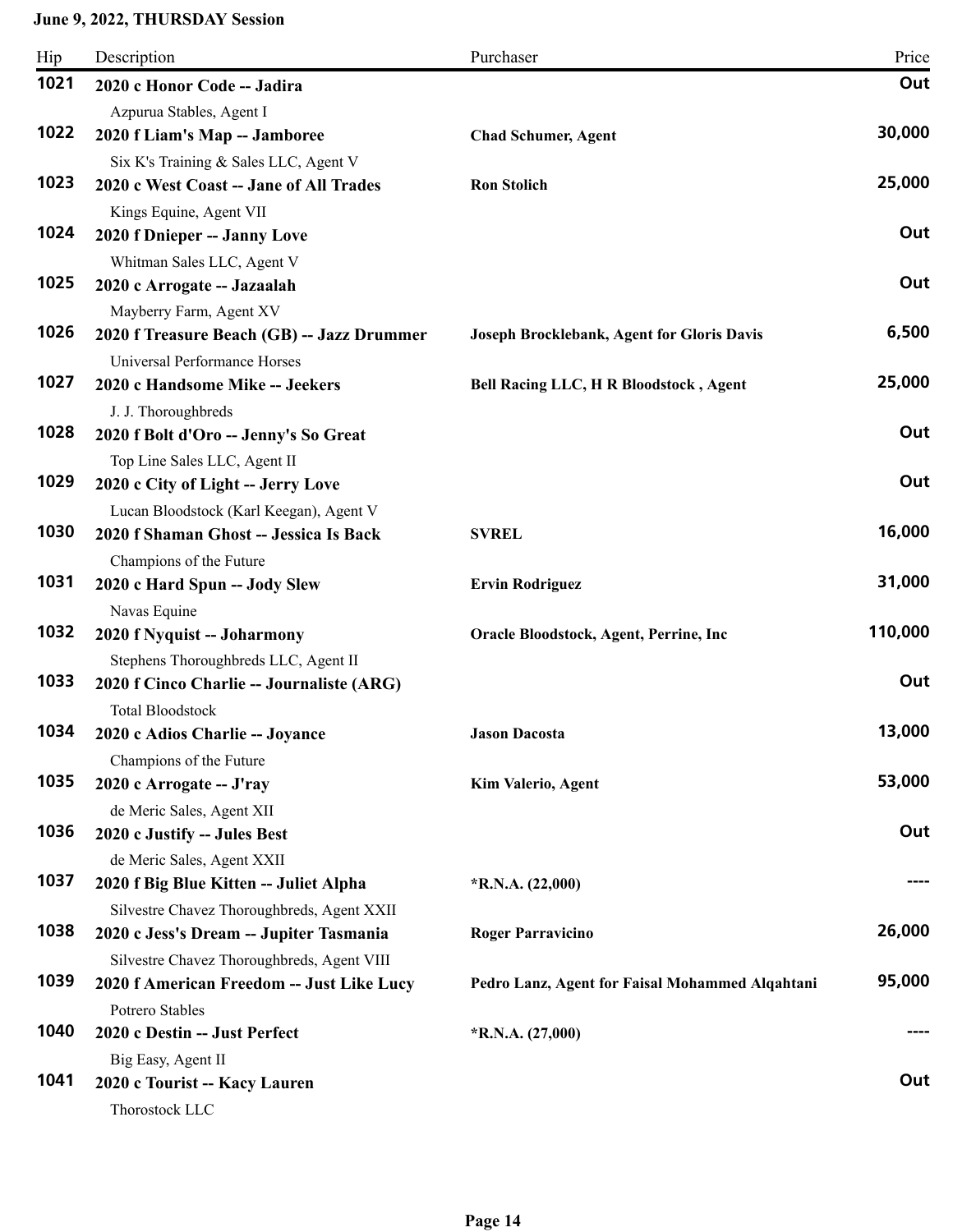| Hip  | Description                                                              | Purchaser                                    | Price     |
|------|--------------------------------------------------------------------------|----------------------------------------------|-----------|
| 1042 | 2020 c Union Rags -- Kadira                                              | <b>Emerald Sales, Agent for Daniel Wells</b> | 23,000    |
|      | Pick View LLC, Agent V                                                   |                                              |           |
| 1043 | 2020 c Adios Charlie -- Kaiken                                           | D. J. Stable LLC                             | 190,000   |
|      | Ocala Stud, Agent                                                        |                                              |           |
| 1044 | 2020 f Midshipman -- Kalistoga Girl                                      | <b>Ran Racing</b>                            | 75,000    |
| 1045 | Cruzin' Thoroughbreds, Agent<br>2020 c Khozan -- Karen's Wildcat         |                                              | Out       |
|      |                                                                          |                                              |           |
| 1046 | Golden Rock Thoroughbreds, Agent I<br>2020 f Collected -- Kathy's Chance | <b>August Dawn Farm</b>                      | 150,000   |
|      | Centofanti Thoroughbreds, Agent III                                      |                                              |           |
| 1047 | 2020 c Quality Road -- Kauai Katie                                       |                                              | Out       |
|      | Eddie Woods, Agent XXV                                                   |                                              |           |
| 1048 | 2020 c Candy Ride (ARG) -- Kayce Ace                                     | Gerardo Amado                                | 17,000    |
|      | Britton Peak, Agent II                                                   |                                              |           |
| 1049 | 2020 c Good Samaritan -- Kelly's Pride                                   | <b>Mark Passley</b>                          | 6,500     |
|      | James Layden, Agent III                                                  |                                              |           |
| 1050 | 2020 f Amira's Prince (IRE) -- Ketchmewhereyoucallam Stables, Ltd.       |                                              | 4,500     |
|      | Universal Performance Horses                                             |                                              |           |
| 1051 | 2020 c Speightstown -- Key Component                                     |                                              | Out       |
|      | Navas Equine, Agent I                                                    |                                              |           |
| 1052 | 2020 c Kantharos -- Kickapoo Princess                                    | Designated Hitters, LLC, Grey Price Agent    | PS 25,000 |
| 1053 | Mayberry Farm, Agent X                                                   |                                              | Out       |
|      | 2020 c Honor Code -- Kidoro                                              |                                              |           |
| 1054 | de Meric Sales, Agent III<br>2020 c Noble Bird -- Kimberly Light         | <b>Jean-Marc Cozier</b>                      | 18,000    |
|      | Raptor Thoroughbreds                                                     |                                              |           |
| 1055 | 2020 f Shackleford -- Kittenistic                                        | <b>Expoline</b>                              | 75,000    |
|      | Harris Training Center LLC                                               |                                              |           |
| 1056 | 2020 c Khozan -- Kleodora                                                |                                              | Out       |
|      | Pick View LLC, Agent XI                                                  |                                              |           |
| 1057 | 2020 f Point of Entry -- Knit One Purr Too                               | E. Dontes / Len Paloola                      | 8,000     |
|      | Scanlon Training & Sales, Agent I                                        |                                              |           |
| 1058 | 2020 f Big Screen -- Knotty Pine (GB)                                    | <b>John Brown</b>                            | 20,000    |
|      | Santa Fe Thoroughbreds, Agent III                                        |                                              |           |
| 1059 | 2020 f Tapwrit -- Kohili                                                 | Thomas L. Holyfield                          | 17,000    |
|      | de Meric Sales, Agent IV                                                 |                                              |           |
| 1060 | 2020 c Accelerate -- Koukla                                              |                                              | Out       |
| 1061 | Mayberry Farm, Agent VII                                                 |                                              | Out       |
|      | 2020 f Candy Ride (ARG) -- Lipstick City                                 |                                              |           |
| 1062 | J. J. Thoroughbreds                                                      | <b>Scott Gelner</b>                          | 37,000    |
|      | 2020 f Brody's Cause -- Live and Love<br>Navas Equine                    |                                              |           |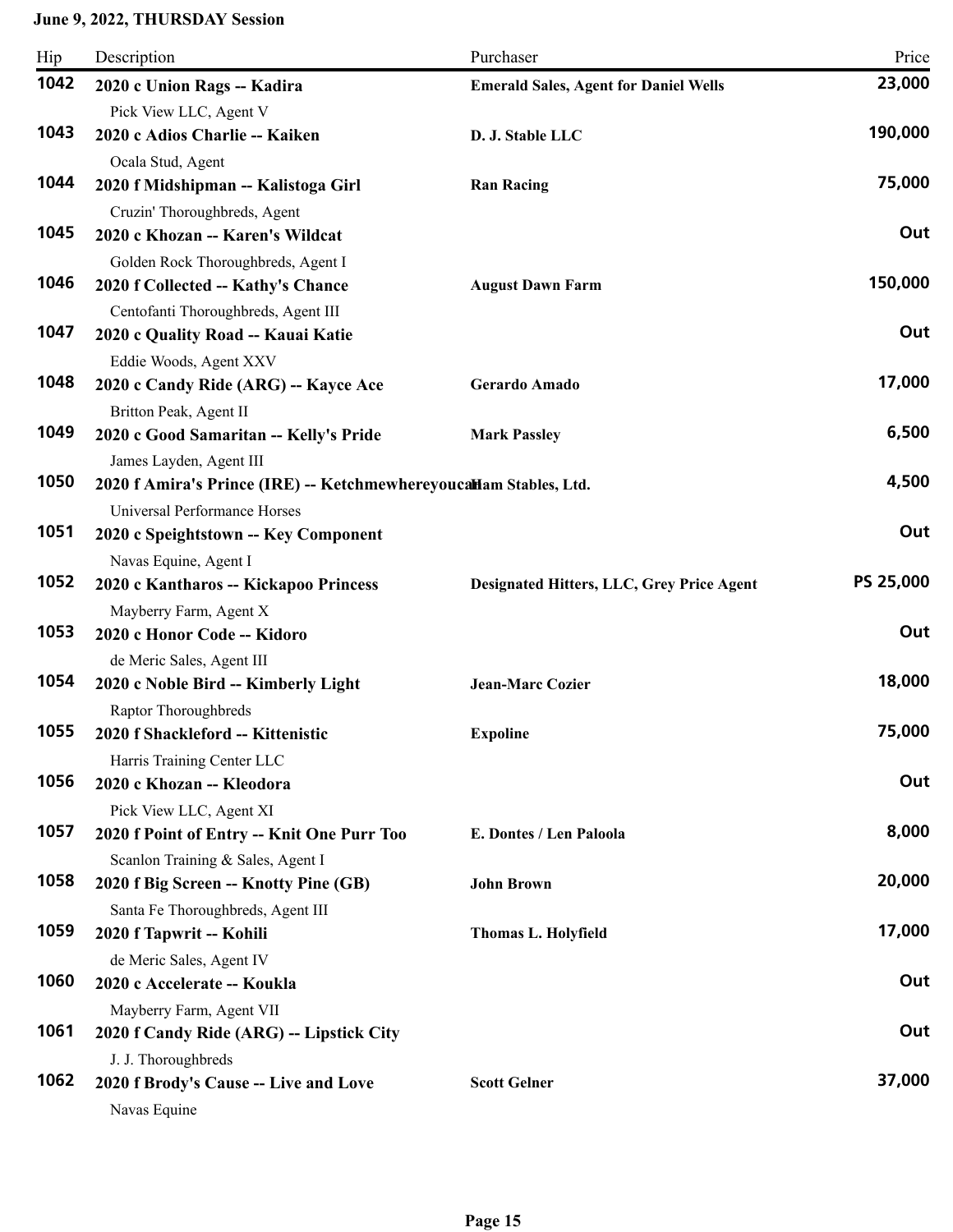| Hip  | Description                                                                               | Purchaser                          | Price     |
|------|-------------------------------------------------------------------------------------------|------------------------------------|-----------|
| 1063 | 2020 c Mastery -- Luddite                                                                 |                                    | Out       |
| 1064 | Lucan Bloodstock (Karl Keegan), Agent IX<br>2020 c Lord Nelson -- Mambo Tale              | <b>Campos Family Ventures, LLC</b> | 27,000    |
| 1065 | 30-30 Ranch<br>2020 f Good Samaritan -- Marazion Girl<br>Nice and Easy Thoroughbreds      | $*R.N.A. (17,000)$                 |           |
| 1066 | 2020 c Hard Spun -- Maude S<br>Randy Miles, Agent XII                                     |                                    | Out       |
| 1067 | 2020 c Quality Road -- Nereid<br>Lucan Bloodstock (Karl Keegan), Agent VIII               |                                    | Out       |
| 1068 | 2020 c Lookin At Lucky -- Our Mary Elizabeth<br>Britton Peak, Agent III                   | <b>Jeffrey Englehart</b>           | 6,000     |
| 1069 | 2020 c Accelerate -- Paddy's Flight<br>Navas Equine, Agent                                |                                    | Out       |
| 1070 | 2020 c Funtastic -- Peace Opportunity<br>Lucan Bloodstock (Karl Keegan), Agent VII        | Nick J. Hines, Agent for Rob Orr   | 75,000    |
| 1071 | 2020 c Long On Value -- Peakaboo Irish<br>Silvestre Chavez Thoroughbreds, Agent XXXI      | $*R.N.A. (19,000)$                 |           |
| 1072 | 2020 f Sharp Azteca -- Pink Cashmere                                                      | $*R.N.A. (22,000)$                 |           |
| 1073 | R. Marie Farms LLC, Agent<br>2020 c Achikulak -- Queen Bassa                              |                                    | Out       |
|      | C & J Stable, Agent III                                                                   |                                    |           |
| 1074 | 2020 f Tapwrit -- Secret Return                                                           |                                    | Out       |
| 1075 | Fast Horses, Agent<br>2020 c Brethren -- Shake Off<br>Fast Horses, Agent                  |                                    | Out       |
| 1076 | 2020 c Mor Spirit -- Siege Gun<br>Whitman Sales LLC, Agent VII                            | <b>J. Patrick Lee Racing</b>       | 11,000    |
| 1077 | 2020 g Ride On Curlin -- Summer Embrace<br>Parrish Farms, Agent                           | $*R.N.A. (13,000)$                 |           |
| 1078 | 2020 f Maclean's Music -- Thetaloveandmine                                                | <b>Ahmed Abdulaziz Al Saif</b>     | 25,000    |
| 1079 | S B M Training and Sales, Agent VI<br>2020 c Justify -- Together (IRE)                    | <b>Gus King</b>                    | 95,000    |
| 1080 | Wavertree Stables, Inc. (Ciaran Dunne), Agent X<br>2020 c Temple City -- Bella Gray       |                                    | Out       |
| 1081 | Julie Davies LLC, Agent XI<br>2020 c Paynter -- Big Patti                                 | F.N.D.C.C., Inc.                   | 5,500     |
| 1082 | Hector Barajas<br>2020 c Oscar Performance -- Blue Blue Song (IRE) C.H.P.R.               |                                    | PS 10,000 |
| 1083 | <b>Cortez Racing Stable</b><br>2020 f Good Magic -- Bluegrass Ellie<br>Gayle Woods, Agent | $*R.N.A. (23,000)$                 |           |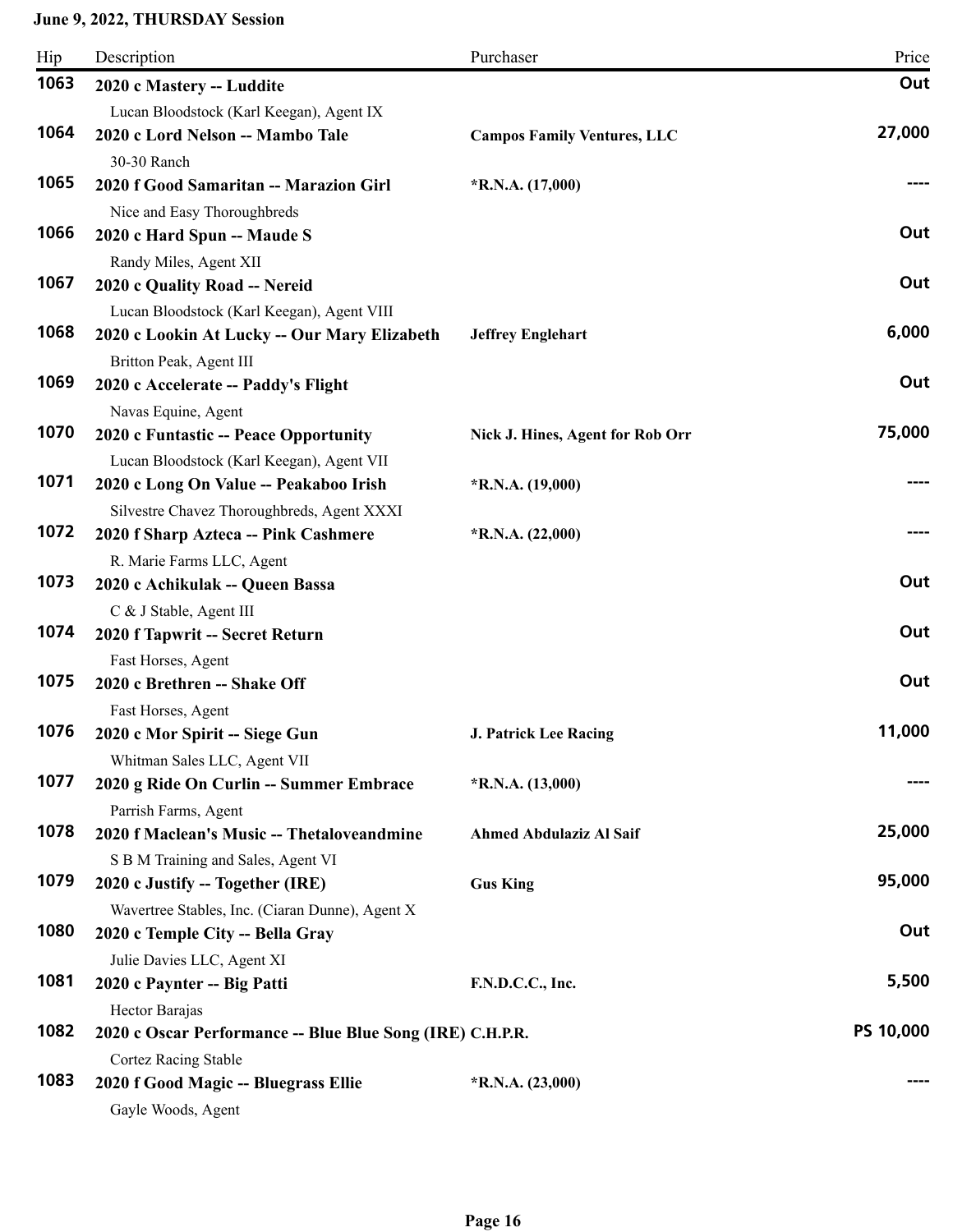| Hip  | Description                                                                                | Purchaser                                    | Price   |
|------|--------------------------------------------------------------------------------------------|----------------------------------------------|---------|
| 1084 | 2020 f Ironicus -- Bronxgirl                                                               | $*R.N.A. (9,000)$                            |         |
|      | Cortez Racing Stable, Agent II                                                             |                                              |         |
| 1085 | 2020 f Destin -- Dance by Em                                                               | $*R.N.A. (12,000)$                           |         |
|      | Big Easy, Agent VI                                                                         |                                              |         |
| 1086 | 2020 f Speightstown -- Diamond Dona                                                        | <b>Cypress Creek</b>                         | 95,000  |
|      | Eddie Woods, Agent VIII                                                                    |                                              |         |
| 1087 | 2020 c Curlin -- Distracting                                                               | <b>Gus King</b>                              | 370,000 |
|      | Eddie Woods, Agent XXIV                                                                    |                                              |         |
| 1088 | 2020 f City of Light -- Gift of Glory                                                      |                                              | Out     |
|      | Classic Bloodstock LLC, Agent V                                                            |                                              |         |
| 1089 | 2020 f Biogenic -- Hidatsa                                                                 | Nick J. Hines, Agent                         | 32,000  |
|      | Golden Rock Thoroughbreds, Agent XI                                                        |                                              |         |
| 1090 | 2020 f American Freedom -- Honey Ride                                                      | <b>Justin Casse, Agent</b>                   | 250,000 |
|      | de Meric Sales, Agent                                                                      |                                              |         |
| 1091 | 2020 f Violence -- Jeanne's Speight                                                        | <b>MyRacehorse &amp; Bloom Racing Stable</b> | 150,000 |
|      | Lucan Bloodstock (Karl Keegan), Agent VI                                                   |                                              |         |
| 1092 | 2020 f Mastery -- Jeannie S                                                                |                                              | Out     |
| 1093 | Golden Rock Thoroughbreds, Agent XIV                                                       |                                              | Out     |
|      | 2020 f English Channel -- Kitty Boo (GB)                                                   |                                              |         |
| 1094 | Crownsway South, Agent I                                                                   |                                              | Out     |
|      | 2020 f Alternation -- Kitzys Rocket                                                        |                                              |         |
| 1095 | Golden Rock Thoroughbreds, Agent XII                                                       |                                              | Out     |
|      | 2020 c Good Magic -- Sly Warrior                                                           |                                              |         |
| 1096 | Gene Recio, Agent XI                                                                       |                                              | Out     |
|      | 2020 c Liam's Map -- Whomping Willow                                                       |                                              |         |
| 1097 | Wavertree Stables, Inc. (Ciaran Dunne), Agent XVI<br>2020 c Malibu Moon -- Dragon Fly (FR) | <b>J. Patrick Lee Racing</b>                 | 12,000  |
|      | Whitman Sales LLC, Agent VIII                                                              |                                              |         |
| 1098 | 2020 c Kantharos -- Wynning Is Sweet                                                       | $*R.N.A. (27,000)$                           |         |
|      | Pick View LLC, Agent XVIII                                                                 |                                              |         |
| 1099 | 2020 f Girvin -- Golden Trumpet                                                            |                                              | Out     |
|      | Bobby Dodd, Agent VI                                                                       |                                              |         |
| 1100 | 2020 f Munnings -- Include the Aussie                                                      |                                              | Out     |
|      | All Dreams Equine, Agent I                                                                 |                                              |         |
| 1101 | 2020 c Tapwrit -- Quaver                                                                   | Gary Broad / Walmac Farm LLC                 | 65,000  |
|      | Classic Bloodstock LLC, Agent VI                                                           |                                              |         |
| 1102 | 2020 c Medaglia d'Oro -- Diva Spirit                                                       |                                              | Out     |
|      | Thorostock LLC                                                                             |                                              |         |
| 1103 | 2020 c Always Dreaming -- Safari Kitten                                                    | <b>Winner Circle Racing Stable Corp.</b>     | 7,000   |
|      | Little Farm Equine LLC, Agent VIII                                                         |                                              |         |
| 1104 | 2020 c Nyquist -- Ensenada                                                                 | <b>Harmash Racing</b>                        | 60,000  |
|      | Coastal Equine LLC (Jesse Hoppel), Agent                                                   |                                              |         |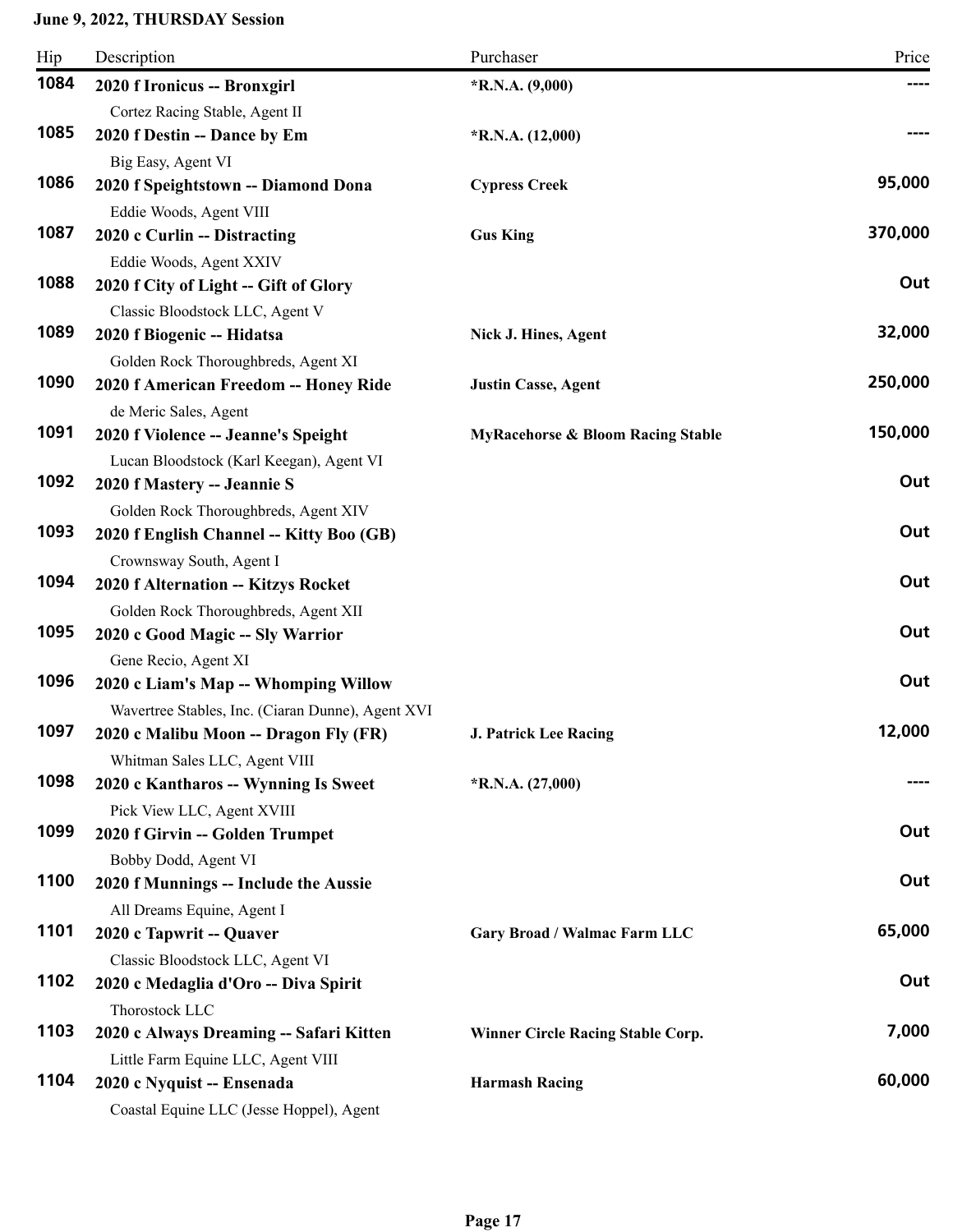| Hip  | Description                                | Purchaser                                  | Price     |
|------|--------------------------------------------|--------------------------------------------|-----------|
| 1105 | 2020 f Practical Joke -- Zelda Can Dance   |                                            | Out       |
|      | Julie Davies LLC, Agent XII                |                                            |           |
| 1106 | 2020 c Practical Joke -- Sea Gazer         | <b>Andrew J Hawthorne</b>                  | 14,000    |
|      | James Layden, Agent IV                     |                                            |           |
| 1107 | 2020 c Ransom the Moon -- Taptam           | <b>Agave Racing Stable (Mark Martinez)</b> | PS 25,000 |
|      | James Layden, Agent IV                     |                                            |           |
| 1108 | 2020 f Uncle Lino -- Steph's Bullet        | $*R.N.A. (27,000)$                         |           |
|      | James Layden, Agent                        |                                            |           |
| 1109 | 2020 f Practical Joke -- Fortune Play      | Scott & Evan Dilworth LLC                  | 230,000   |
|      | Top Line Sales LLC, Agent XXXV             |                                            |           |
| 1110 | 2020 f Upstart -- Gritty Gal               | <b>Starship Stables</b>                    | 20,000    |
|      | Medallion Farms, Agent                     |                                            |           |
| 1111 | 2020 f Tale of Verve -- Bourbonstreetbelle | <b>Ahmad Alabdullatif</b>                  | 22,000    |
|      | Navas Equine, Agent II                     |                                            |           |
| 1112 | 2020 f Blame -- Follow Bourbon             |                                            | Out       |
|      | Eddie Woods, Agent XLIV                    |                                            |           |
| 1113 | 2020 f Super Saver -- Two Item Limit       |                                            | Out       |
|      | Eddie Woods, Agent XLIV                    |                                            |           |
| 1114 | 2020 c Tapit -- Verve's Tale               |                                            | Out       |
|      | Eddie Woods, Agent XLIV                    |                                            |           |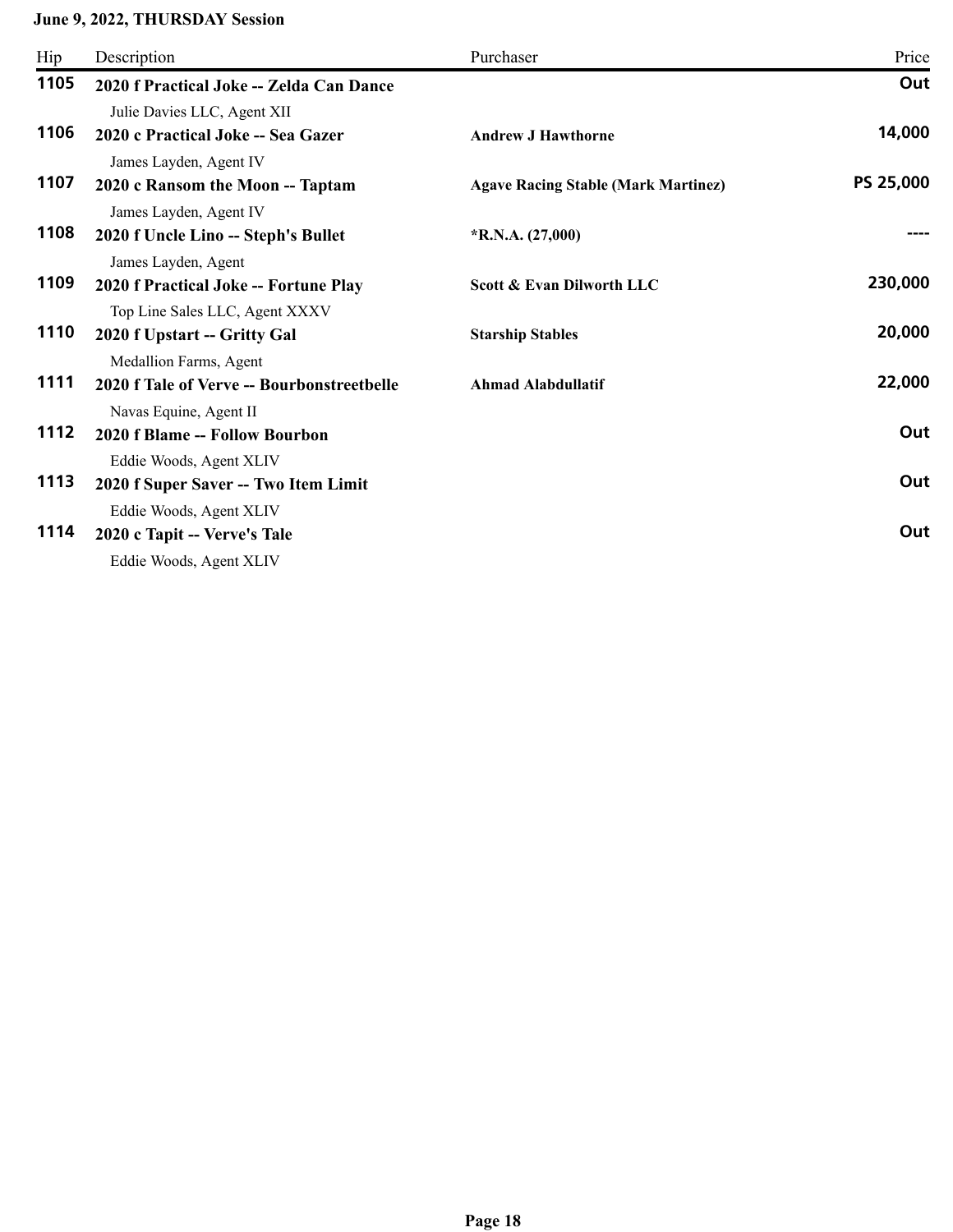### **Totals For Session**

| Year                                |                                                                       | Head Sold               | <b>Gross Amount</b>             | Average Price        | Median Price         |         |  |
|-------------------------------------|-----------------------------------------------------------------------|-------------------------|---------------------------------|----------------------|----------------------|---------|--|
| 2022<br>2021                        |                                                                       | 215<br>166              | \$9,734,400<br>\$8,397,450      | \$45,276<br>\$50,587 | \$24,000<br>\$25,000 |         |  |
|                                     |                                                                       |                         | <b>Session Top 5 Consignors</b> |                      |                      |         |  |
| de Meric Sales<br>Top Line Sales    |                                                                       | 16<br>10                | \$1,181,000<br>\$675,000        |                      |                      |         |  |
| <b>Eddie Woods</b>                  |                                                                       | 5                       | \$517,500                       |                      |                      |         |  |
|                                     | McKathan Bros.                                                        | 3                       | \$292,000                       |                      |                      |         |  |
|                                     | Tom McCrocklin                                                        | 3                       | \$287,000                       |                      |                      |         |  |
| <b>Session Top 5 Buyers</b>         |                                                                       |                         |                                 |                      |                      |         |  |
| Gus King                            |                                                                       | $\overline{\mathbf{2}}$ | \$465,000                       |                      |                      |         |  |
|                                     | Justin Casse, Agent                                                   | $\overline{2}$          | \$395,000                       |                      |                      |         |  |
|                                     | Peter Miller, Agent                                                   | 3                       | \$370,000                       |                      |                      |         |  |
|                                     | D. J. Stable LLC                                                      | $\overline{\mathbf{2}}$ | \$345,000                       |                      |                      |         |  |
| Jebel Ali Stable                    |                                                                       | $\overline{2}$          | \$320,000                       |                      |                      |         |  |
| <b>Session Top Five Sale Prices</b> |                                                                       |                         |                                 |                      |                      |         |  |
| 1087                                | 2020 c Curlin -- Distracting                                          |                         | <b>Gus King</b>                 |                      |                      | 370,000 |  |
|                                     | Eddie Woods, Agent XXIV                                               |                         |                                 |                      |                      |         |  |
| 983                                 | 2020 f Collected -- Hottalabamba                                      |                         | <b>Sequel Bloodstock, Agent</b> |                      |                      | 260,000 |  |
| 994                                 | de Meric Sales, Agent II<br>2020 c Pioneerof the Nile -- I'm a Looker |                         | <b>MyRacehorse</b>              |                      |                      | 250,000 |  |
| 1090                                | Tom McCrocklin, Agent I<br>2020 f American Freedom -- Honey Ride      |                         | <b>Justin Casse, Agent</b>      |                      |                      | 250,000 |  |
| 795                                 | de Meric Sales, Agent<br>2020 f Irish War Cry -- D D Renegade         |                         | Jebel Ali Stable                |                      |                      | 250,000 |  |

Thorostock LLC, Agent III